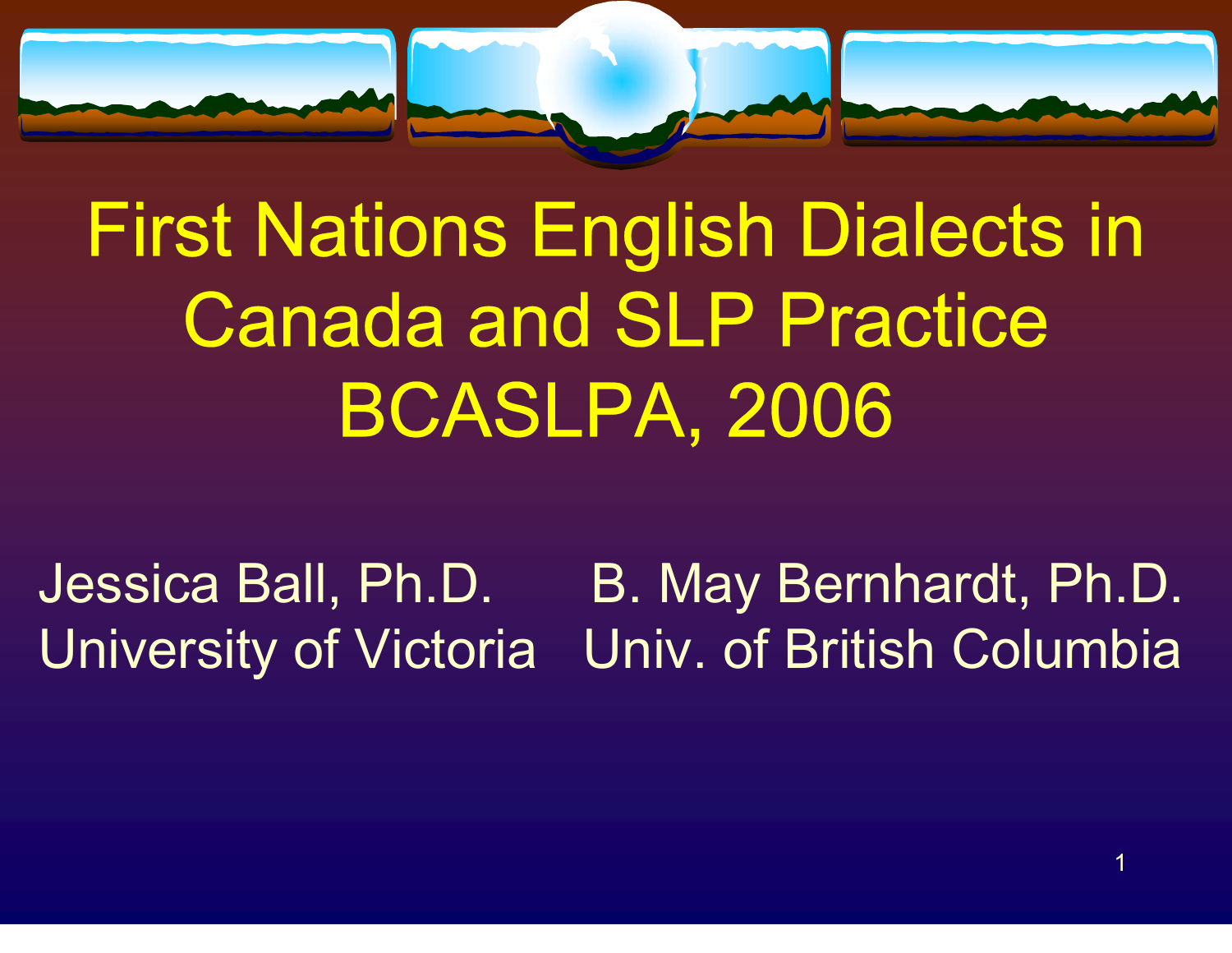

## Who are we?

# What is our background?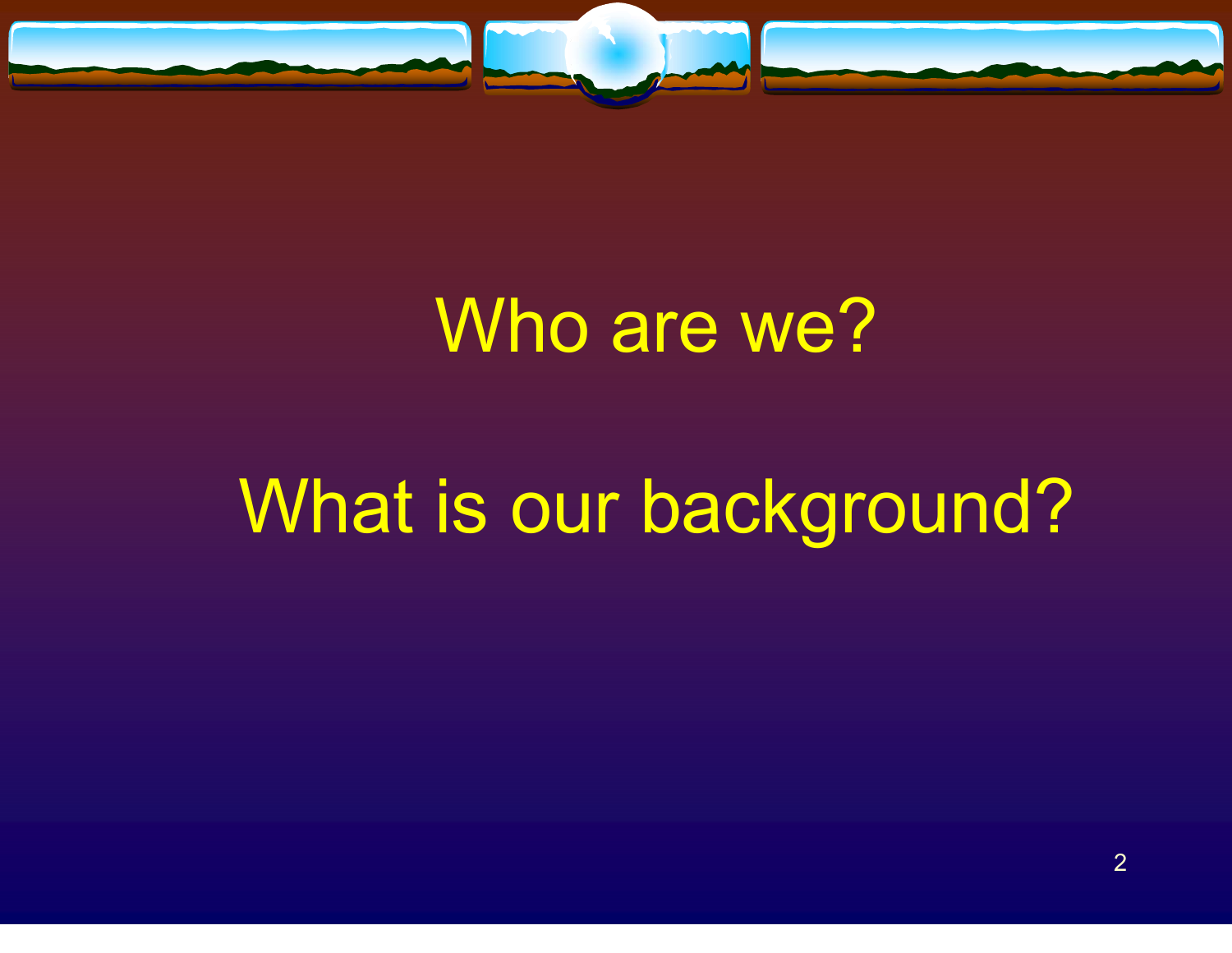# Multicultural profile: MB

| 7 completely multicultural,                    | 1            | $\overline{2}$   | 3      | $\overline{4}$ | 5      | 6          | 7         |
|------------------------------------------------|--------------|------------------|--------|----------------|--------|------------|-----------|
| 1 completely mono-cultural (dominant)          |              |                  |        |                |        |            |           |
| Parent home; grandparents' home                | $P:50-60$    |                  | G      |                |        |            |           |
| Community where grew up: Postwar               |              | EV               |        |                |        |            |           |
| <b>Elementary school</b>                       |              | EV               |        |                |        |            |           |
| Religious organization: 1950-1970              | <b>WASP</b>  |                  |        |                |        |            |           |
| High school and college: Lang., people         |              | X                |        |                |        |            |           |
| <b>Professional association</b>                |              | $\boldsymbol{X}$ |        |                |        |            |           |
| Clinical settings: Health, School, CD          | <b>Staff</b> |                  |        |                |        |            |           |
| <b>Clinical work settings: Clients</b>         |              | 70s              | $\geq$ | <b>80s</b>     | $\geq$ | <b>Now</b> |           |
| My children's home                             |              |                  |        |                |        |            | J,U       |
| Associations/clubs                             | Dance        | <b>Bike</b>      |        |                |        |            | <b>OF</b> |
| <b>UBC workTREK documentbut</b><br><b>SASS</b> |              | St,<br>Fac       |        | R              |        | 3          |           |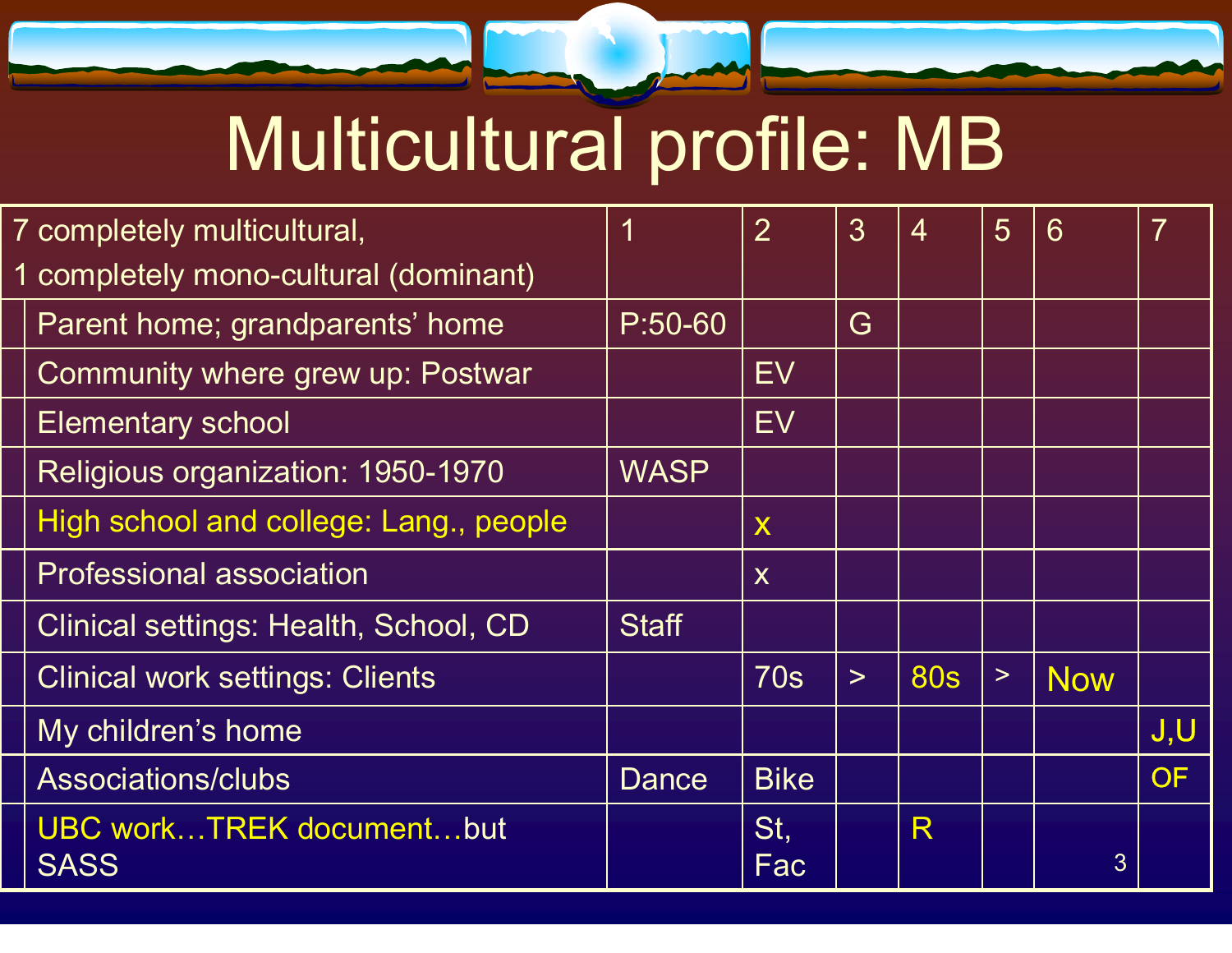

## Other project investigators

Jeff Deby, Ph.D., Sociolinguist

FN co-investigator-Phase 1: Laura Fraser FN Advisor: Katherine Fraser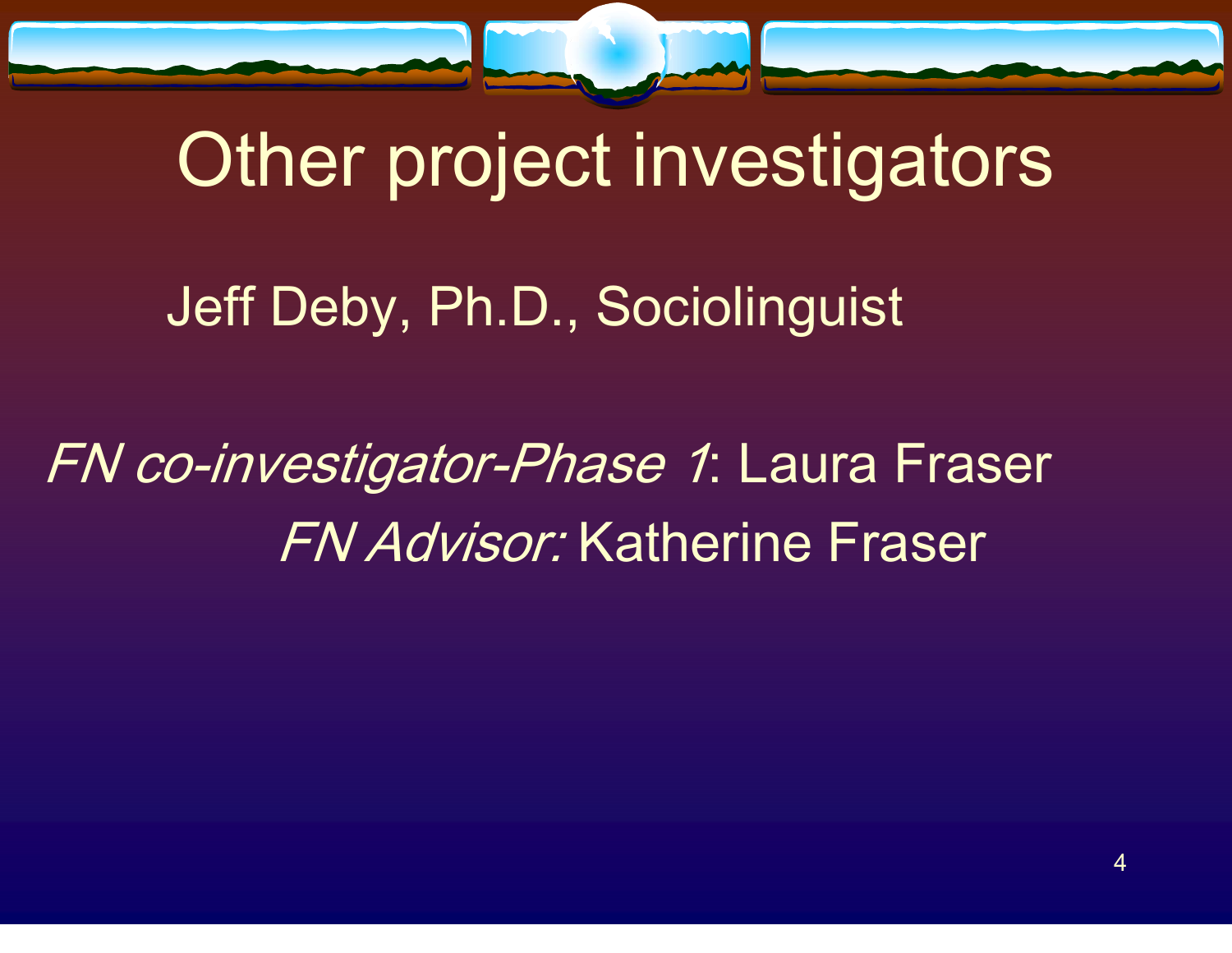

### Acknowledgments

- The British Columbia Ministry of Children and Family Development through the Human Early Learning Partnership (HELP)
- **❖ Participants in two forums**
- Research assistants: Susan Edwards, Ellisha Kamell, Lori Speck, Geeta Modha, Sean **Cousineau**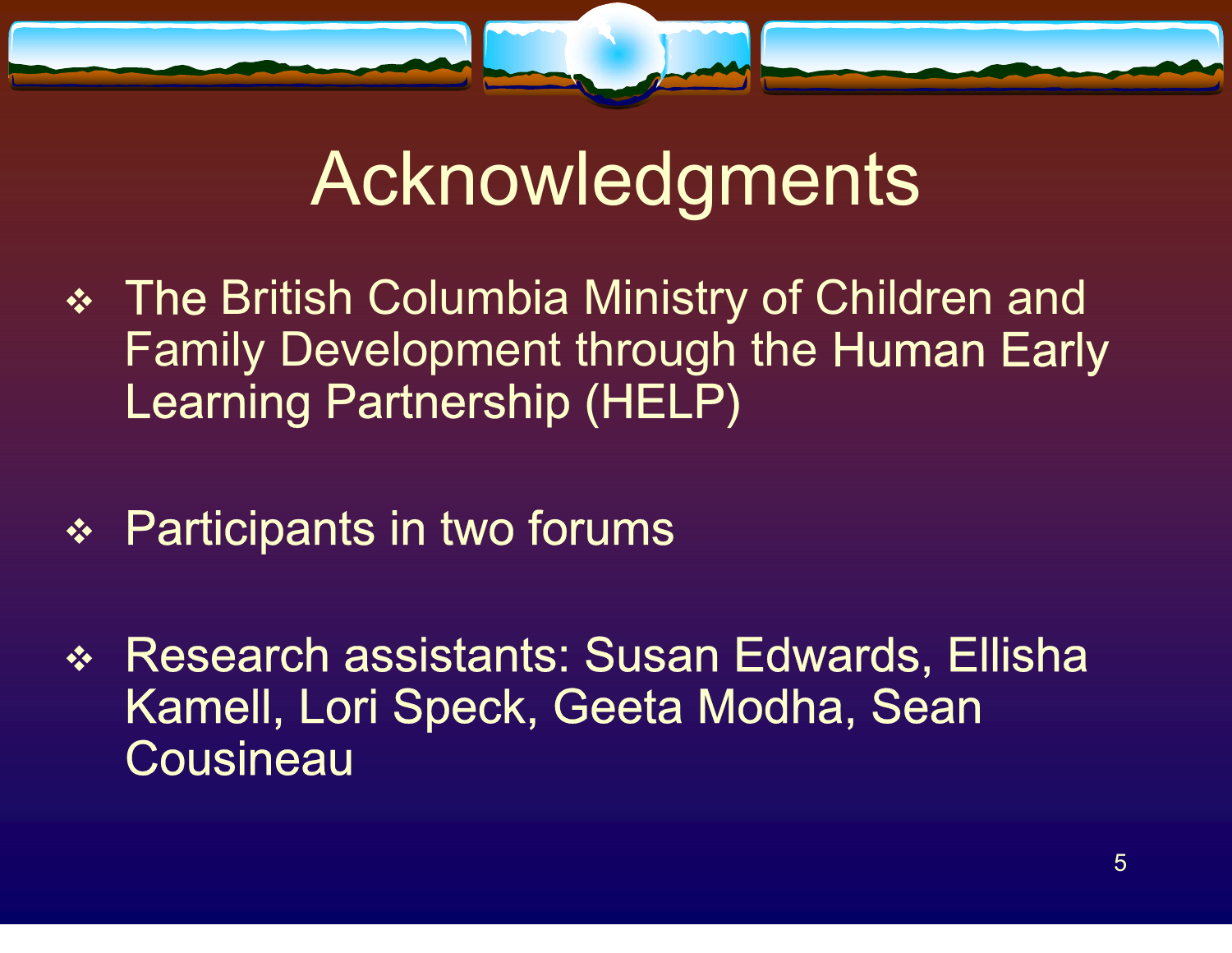## First Nations Children, Canada

- Are growing up in a variety of contexts (50% urban, 10% rural off-reserve, 40% rural/remote on-reserve) within a variety of cultural ecologies and languages.
- Some children, though not all, are exposed to a non-standard English dialect as the primary language of their family or community.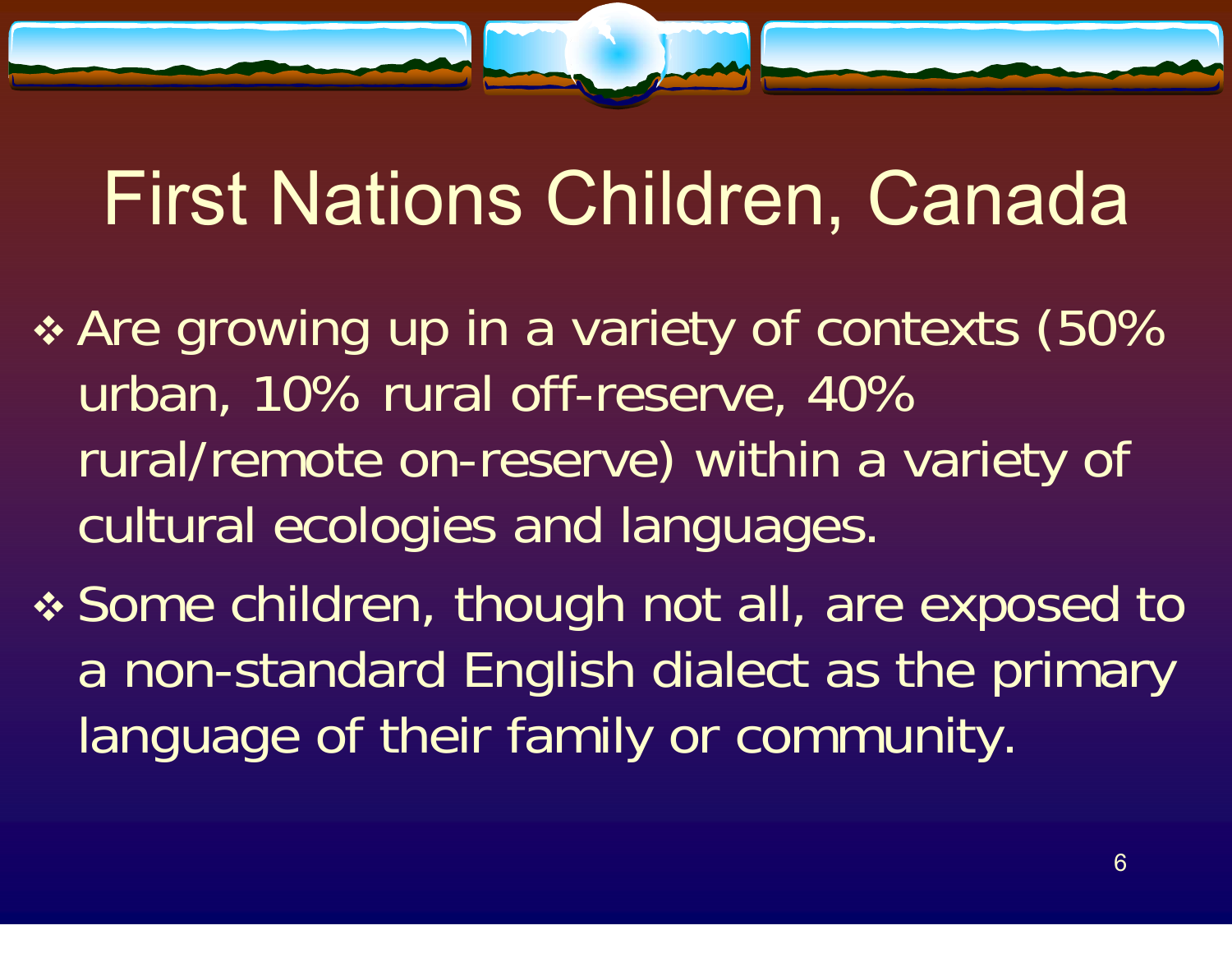

# Why this project?

Dialect/culture difference or language delay?

- A lack of knowledge about language development in FN children, heritage or English
- Some early childhood practitioners and First Nations leaders suggest that First Nations children may be disproportionately misdiagnosed, i.e., as having or not having language delay…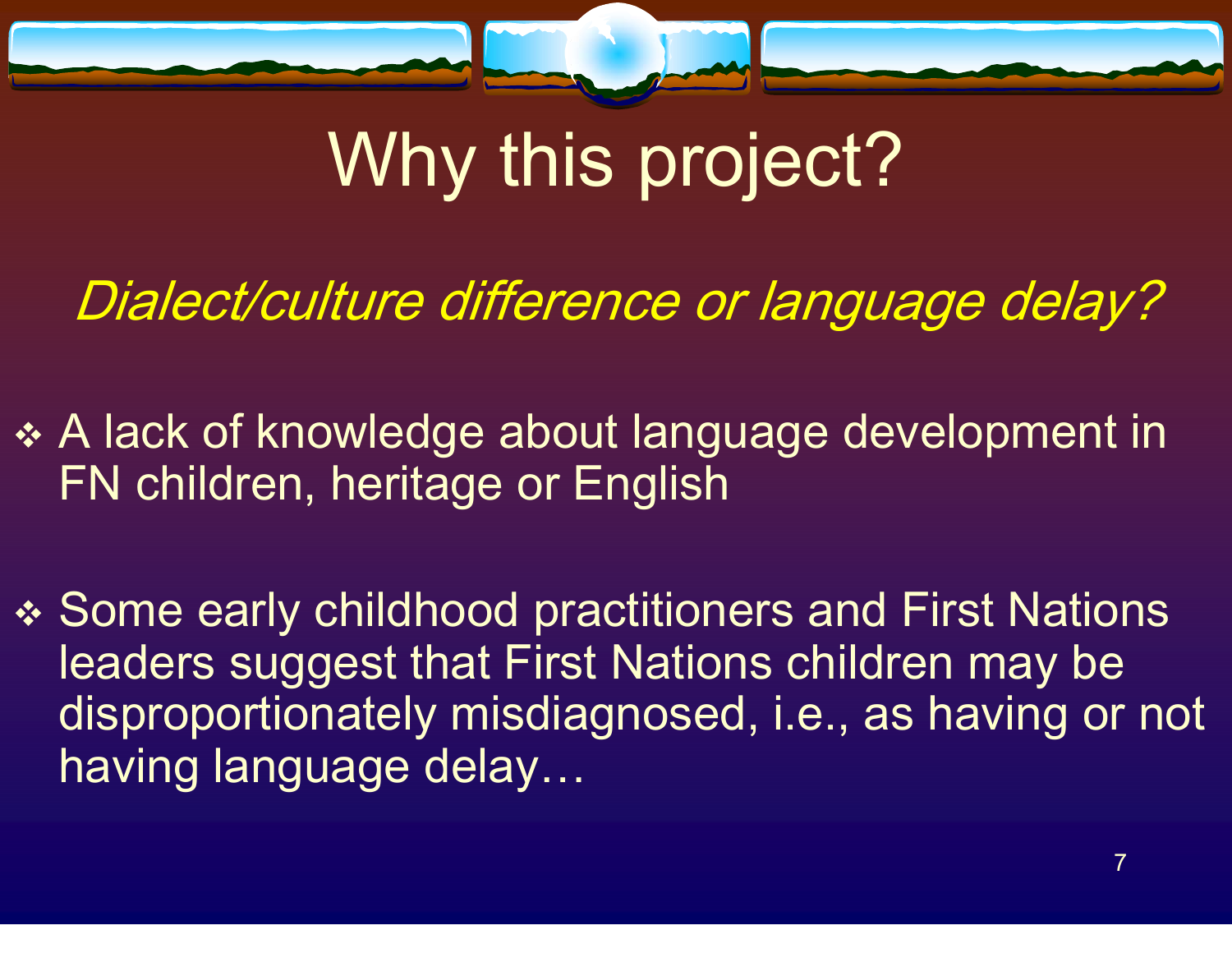### **Consequences**

- Mis-diagnosed children may be given unneeded remedial therapy to correct the perceived disability.
	- Missing valuable program or classroom time for therapeutic sessions addressed to a problem they do not actually have.
	- **Example 1** Limited speech-language therapy resources may be wasted.
	- Children may be stigmatized as learning disabled, which can result in self-fulfilling lower performance expectations by everyone concerned, especially the children.
	- \* Interventionists may contribute to a social order in which First Nations people are marginalized and devalued.
- 8 Benedictus III, mendebat eta esperantista eta esperantista eta esperantista eta esperantista eta esperanti Some children who have genuine language disorders may go undiagnosed and un-served.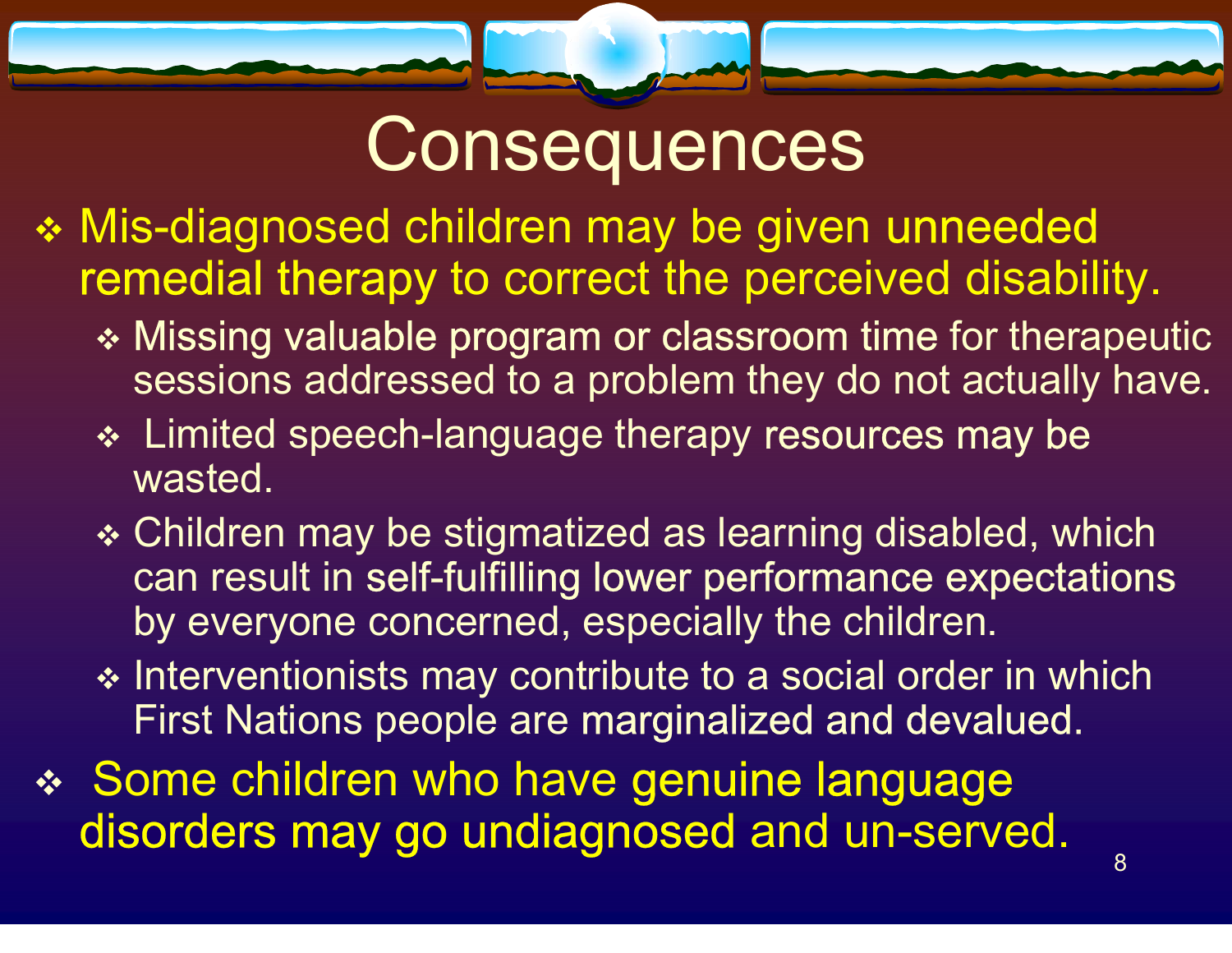

# What may drive such consequences?

- Lack of information on the dialects, including the Standard…
- Language assessment and intervention tools and procedures based on the "Standard" English dialect
- Lack of training of speech-language pathologists, child care practitioners, and educators on the nature and validity of non-standard English dialects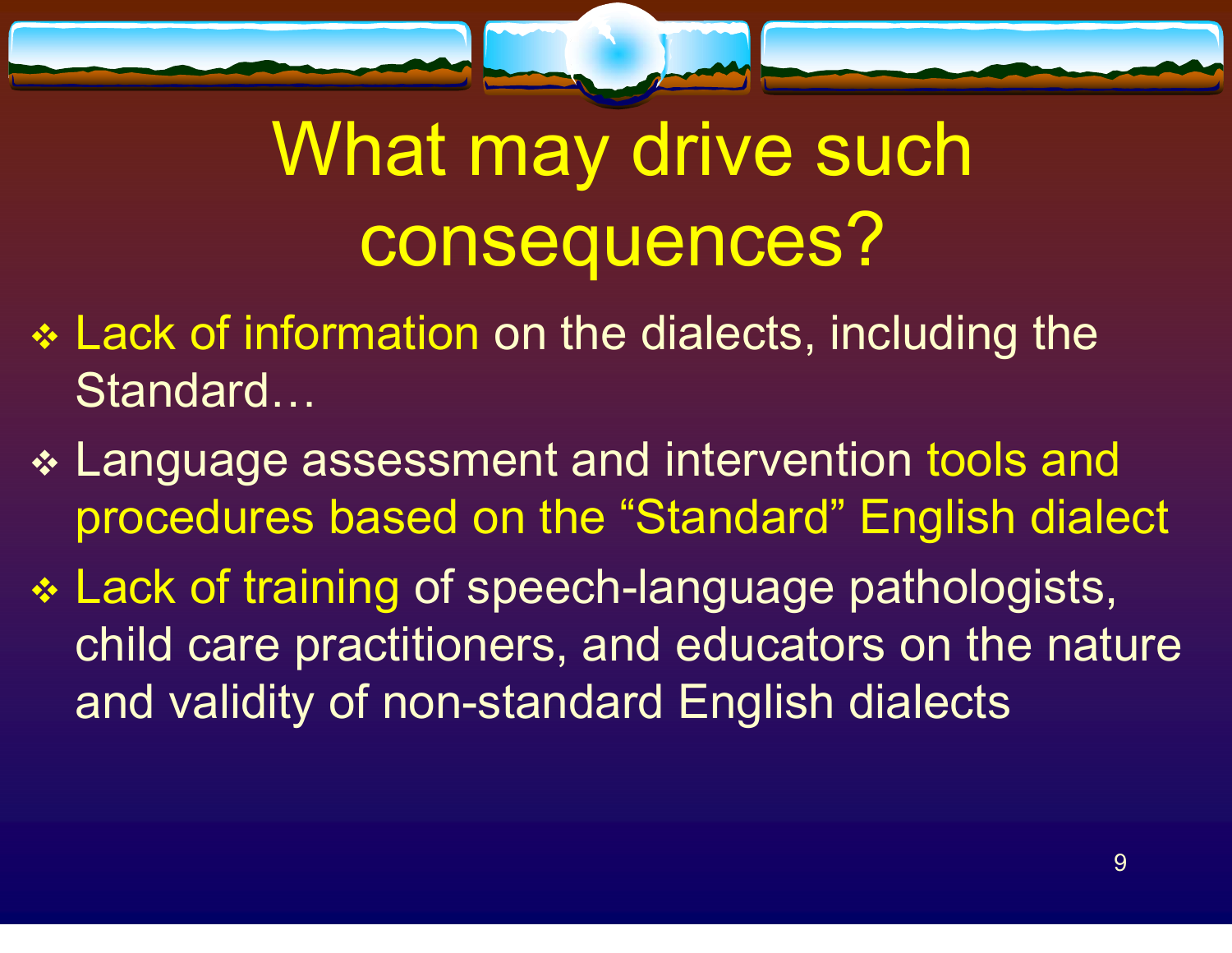

## Goals of the project

To explore and consider:

- ◆ Perceptions of the nature and prevalence of problems associated with lack of knowledge of First Nations English dialect learning in young children
- How communities and investigators could begin research to develop and share knowledge of dialect learning among First Nations children.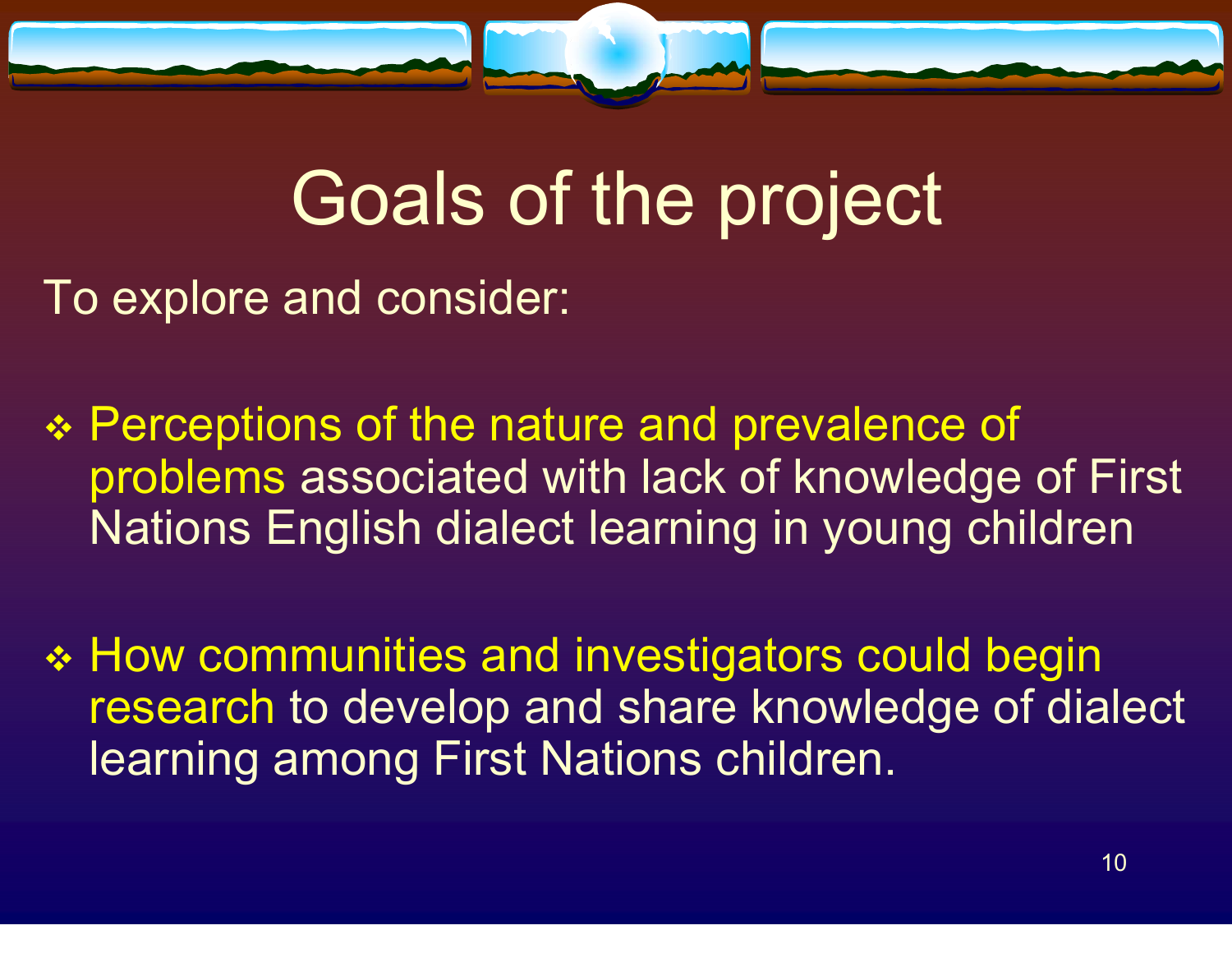

# Today's Talk

\* Key points on First Nations English dialects among young children, focusing on:

 The nature of non-standard dialects in general and of First Nations English dialects

\* The significance of FN English dialects for early learning

practitioners working with First Nations children.  $\cdot$  Implications for practice, training, and policy for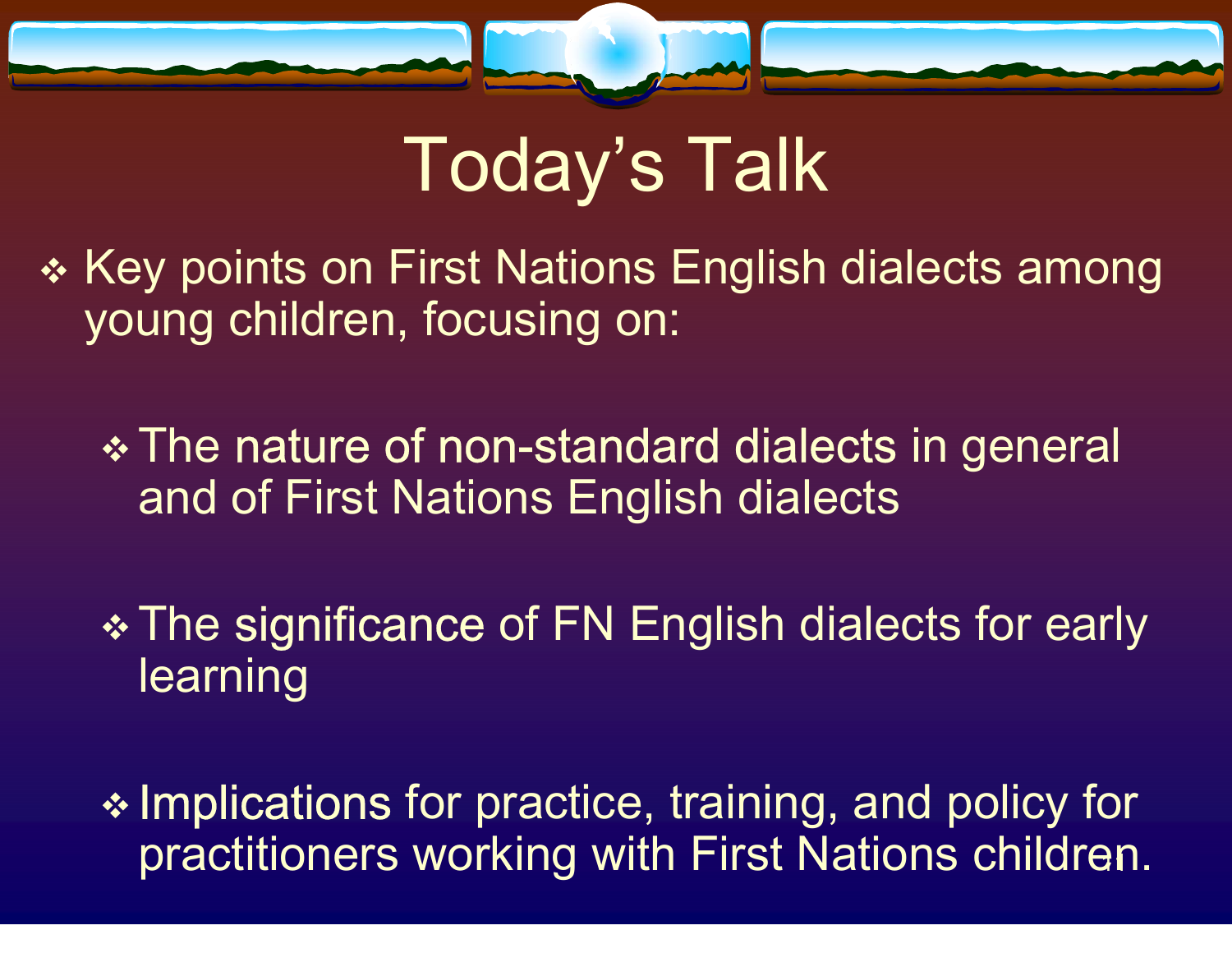

# Project Activities

#### $\frac{1}{2}$ *Literature review*

 $\frac{1}{2}$ English dialects of Indigenous peoples: USA, Australia, NZ

 $\frac{1}{2}$ Education approaches re dialects in USA, Australia

#### *Forum 1: February 2004:* Defining the issues  $\frac{1}{2}$ Participants: FN, non-FN linguists, child dev. specialists

#### $\frac{1}{2}$  *Forum 2: December 2004:* Implications of FN dialect for lang. assess/intervention

 $\begin{picture}(180,10) \put(0,0){\vector(1,0){10}} \put(10,0){\vector(1,0){10}} \put(10,0){\vector(1,0){10}} \put(10,0){\vector(1,0){10}} \put(10,0){\vector(1,0){10}} \put(10,0){\vector(1,0){10}} \put(10,0){\vector(1,0){10}} \put(10,0){\vector(1,0){10}} \put(10,0){\vector(1,0){10}} \put(10,0){\vector(1,0){10}} \put(10,0){\vector(1,0){10}} \put(10,0){\vector($ Participants: Aboriginal and non-Aboriginal child dev.

• specialists, particularly speech-language pathologists  $\frac{1}{2}$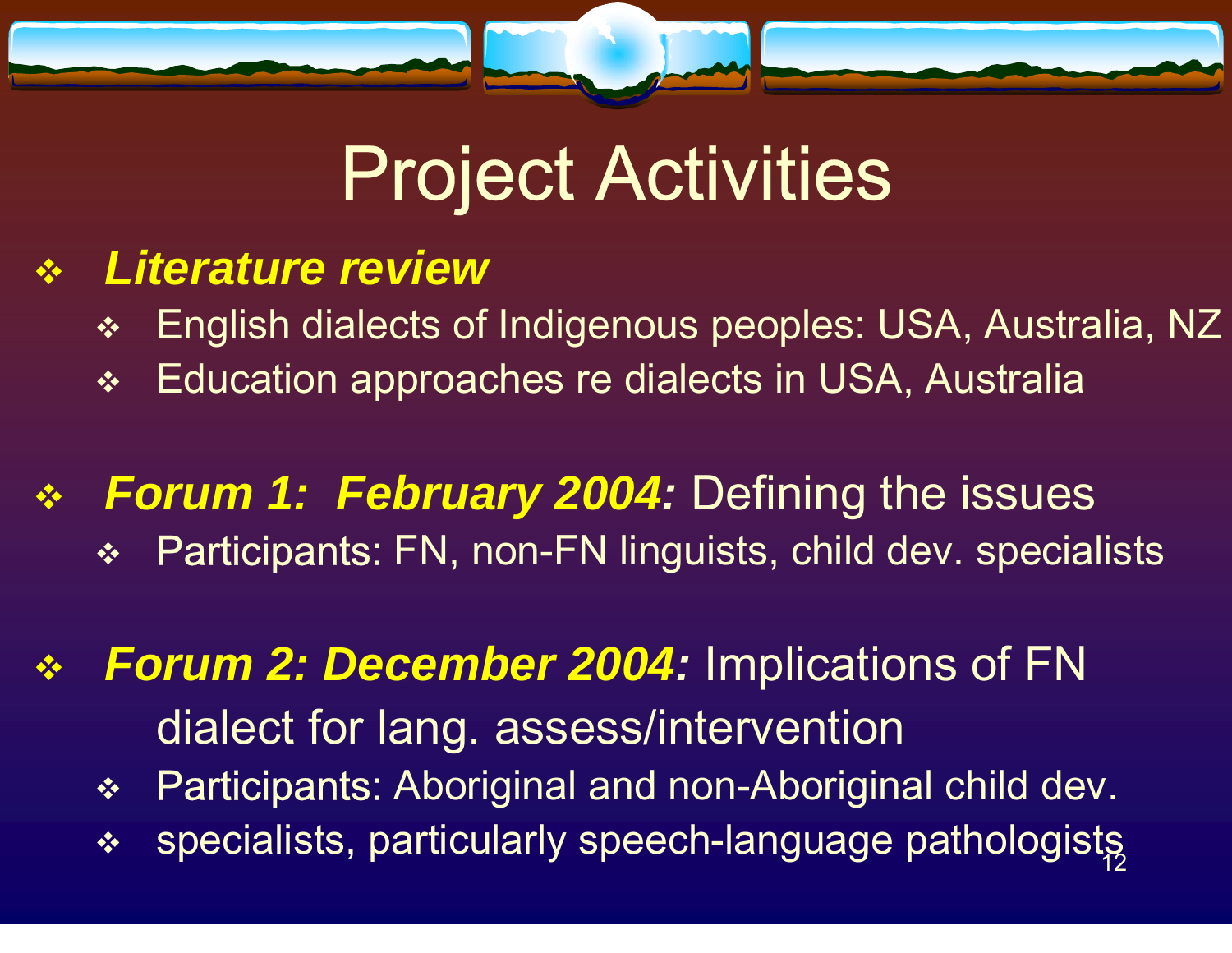# *Forum 1: February 2004*

- 3 Topics explored in focus groups:
- 1. Significance of First Nations English dialects for First Nations children's education.
- 2. Recommendations for First Nations English Dialect Project's research focus.
- 3.Recommendations for a pilot project.

13  $\sim$  13  $\sim$  13  $\sim$  13  $\sim$  13  $\sim$  13  $\sim$  13  $\sim$  13  $\sim$  Participants: FN and non-FN SLPs, development specialists, linguists, and Aboriginal community members. Transcription, thematic qualitiative analysis: Jeff Deby, Ph.D.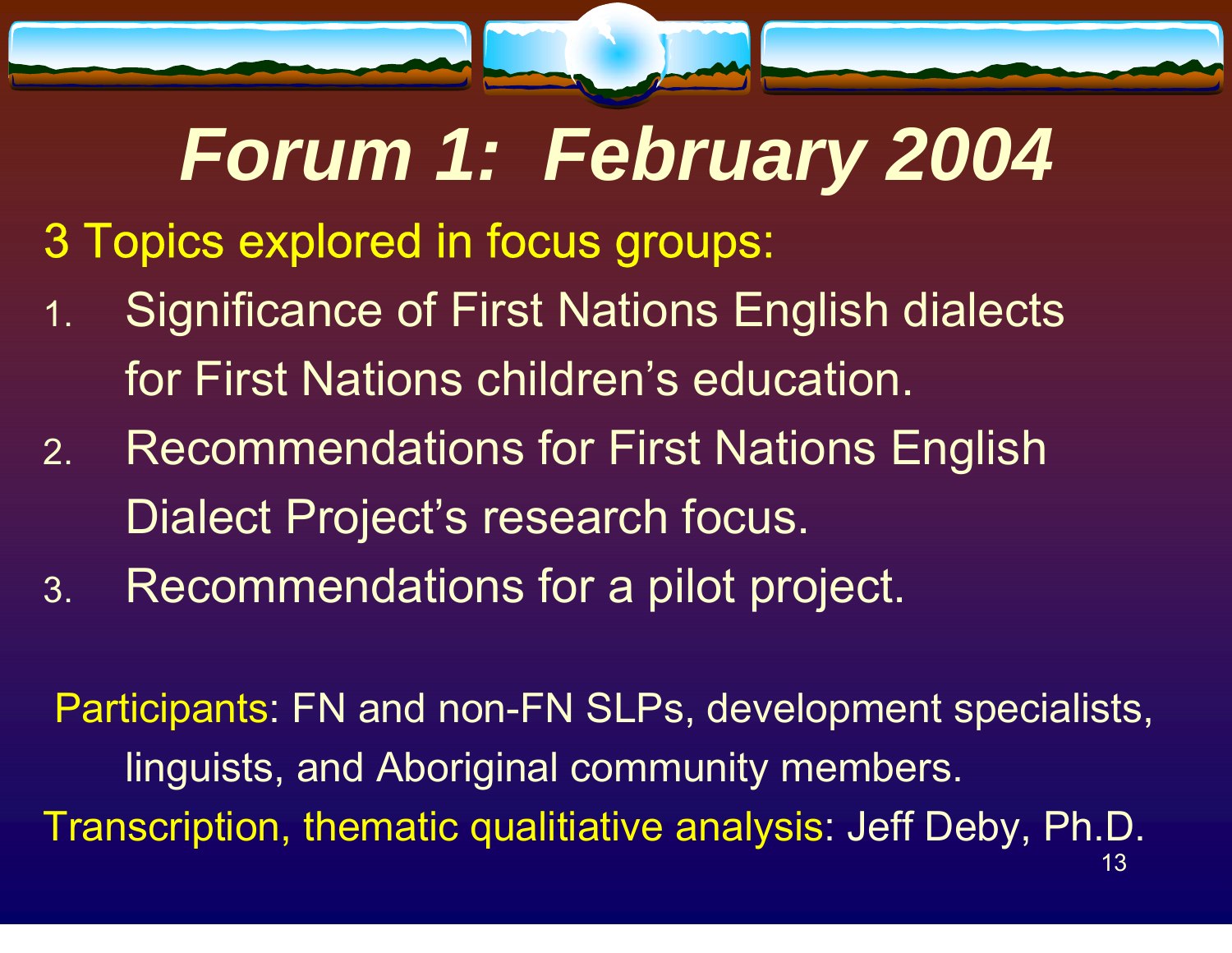# *Forum 2: December 2004*

Topic: Implications of First Nations English dialects for understanding, assessing and supporting FN children's early language development.

 Participants: FN and non-FN speech-language pathologists, early childhood care and development specialists, and FN community-based program leaders.

Thematic analysis of discussions: to identify challenges and possibilities for effective screening, diagnosis and early intervention; L. Speck, G. Modha under supervision of J. Ball, M. Bernhardt, J. Deby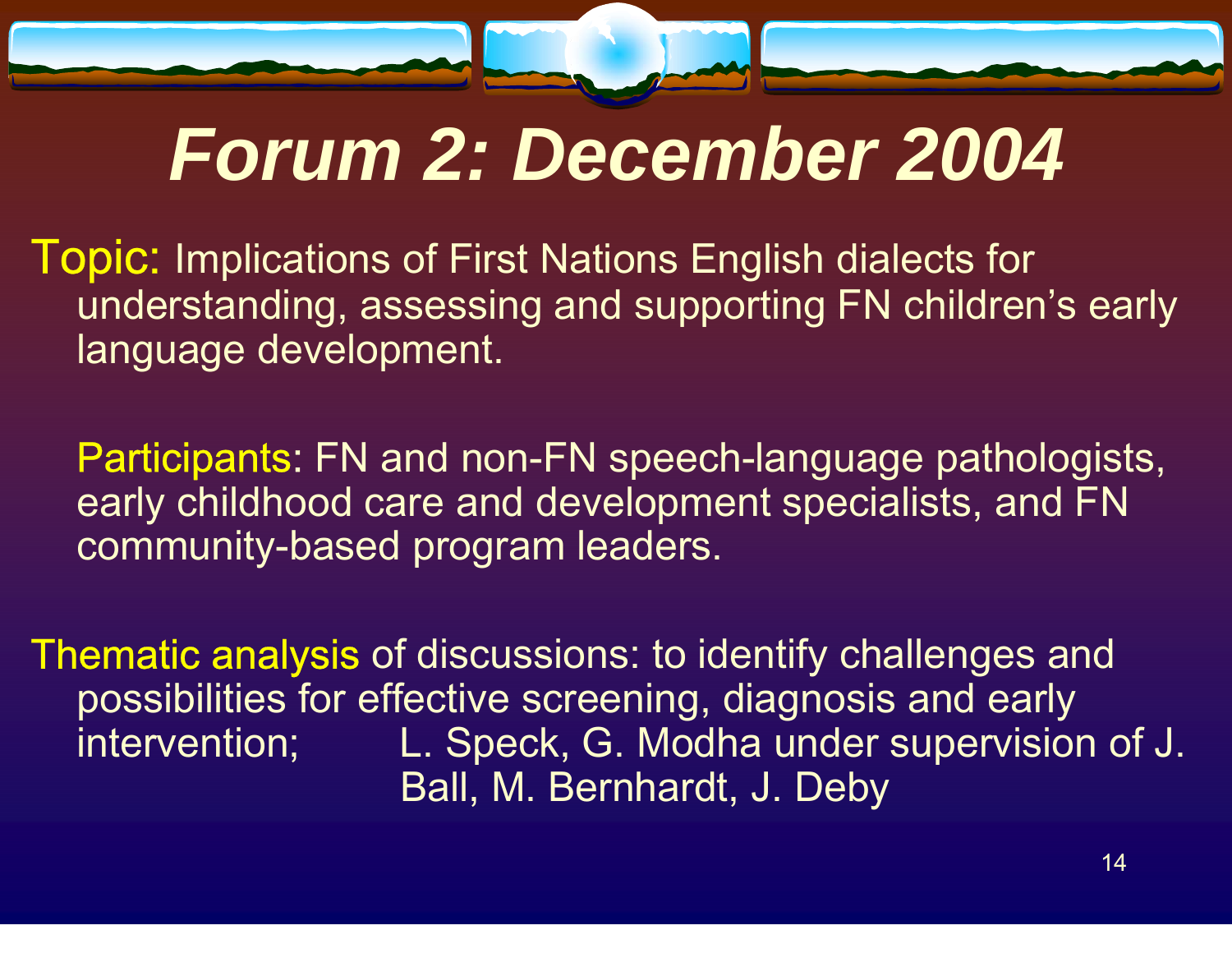### Notes from Forum I Proceedings: Previous Research

Native American Englishes in the literature (examples):

- $\Phi_{ab}^{\Psi_{ab}}$ Lakota English (Flanigan 1985)
- $\Phi_{\Delta}^{\Phi_{\Phi}}$ White Mountain Apache English (Liebe-Harkort 1983)
- $\frac{\partial}{\partial x}$ Ute and Isletan Englishes (Leap 1977, 1993)
- $\frac{\partial}{\partial x^2}$ Lumbee English (Wolfram 1984, Dannenberg 2002)
- $\frac{\partial}{\partial x^i}$ Kotzebue Inupiaq English in Alaska (Vandergriff 1982)
- $\frac{1}{2}$  Tsimshian English (Tarpent 1982, Mulder 1982; cited in Leap 1993:56-7)

BC: Pye (1985): some evidence for a distinct variety of English among the Chilcotin in British Columbia (cited in Leap 1993)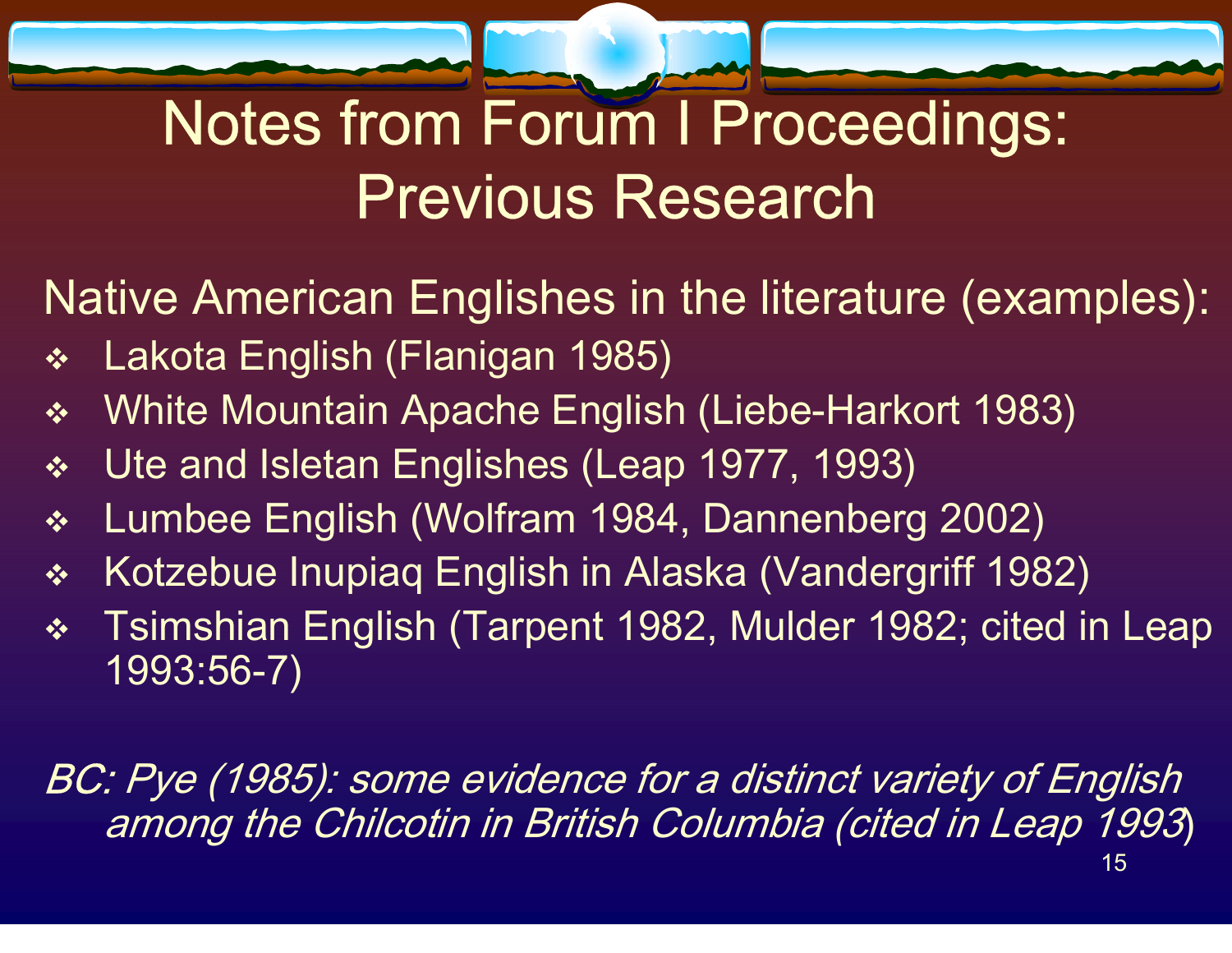

### Language and Dialects

 Language: a system of communication comprised of elements (e.g. sounds, words, signs) and ways of combining those elements, i.e. the "grammar".

 Each language: a group of systems, i.e, dialects. Associated with speakers who share geography, ethnicity, socioeconomic level, education, L1

 16 Newfoundland English, Teen English….e.g. "Queen's" English (RP: Received Pronunciation), CBC English, African-American English, Singlish (Singapore), Spanglish,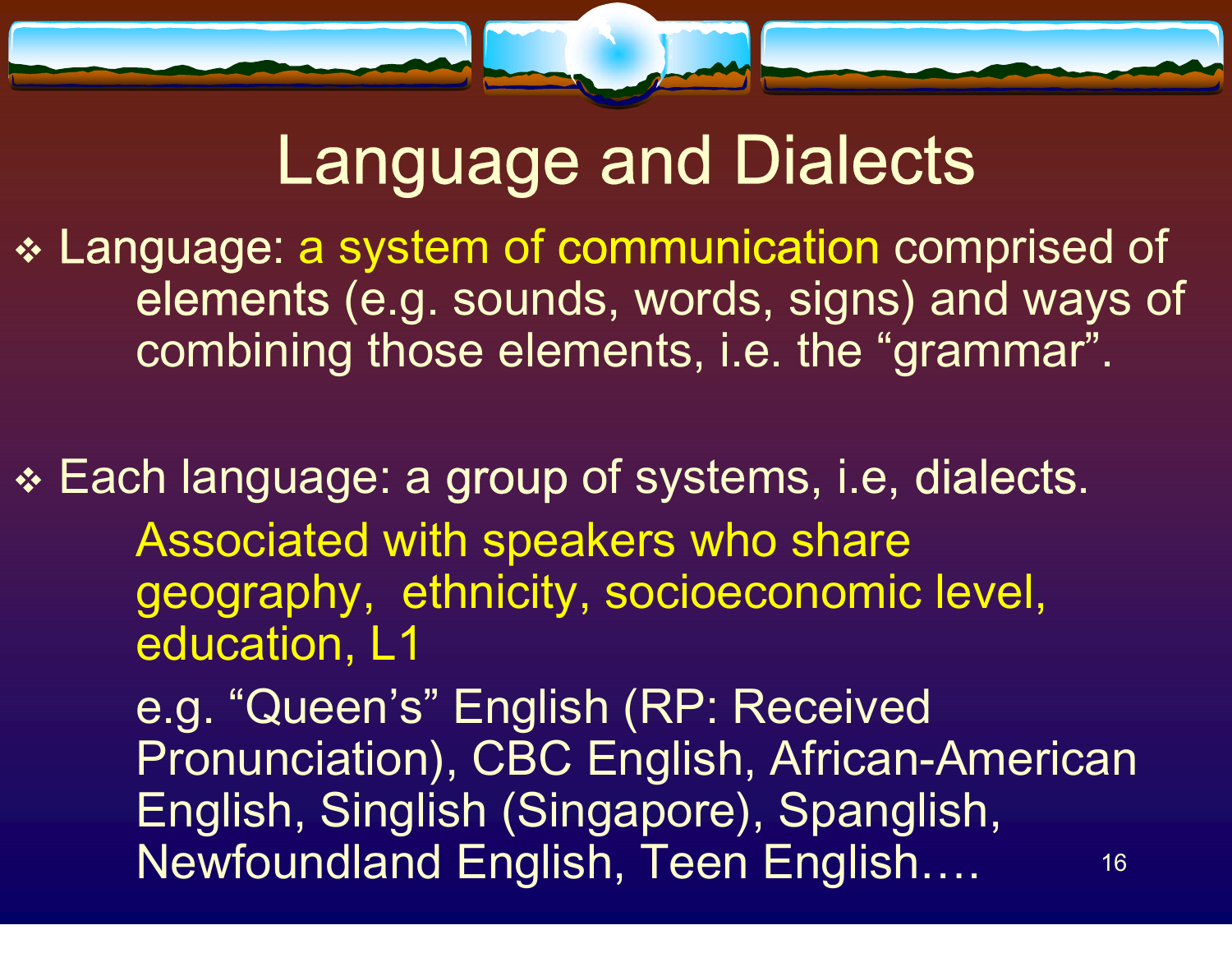

Dialects: Grammar and Perspective Equal in grammar Sometimes perceived as having different status

"My Fair Lady" (Mayfair)….'enry 'Iggins\* "It's her 'aow' and 'go-on' that keep her in her place, not her ragged clothes and dirty face"

\*G.B. Shaw, Pygmalion, based on Henry Sweet, linguist in 19<sup>th</sup> century England: Dialects of UK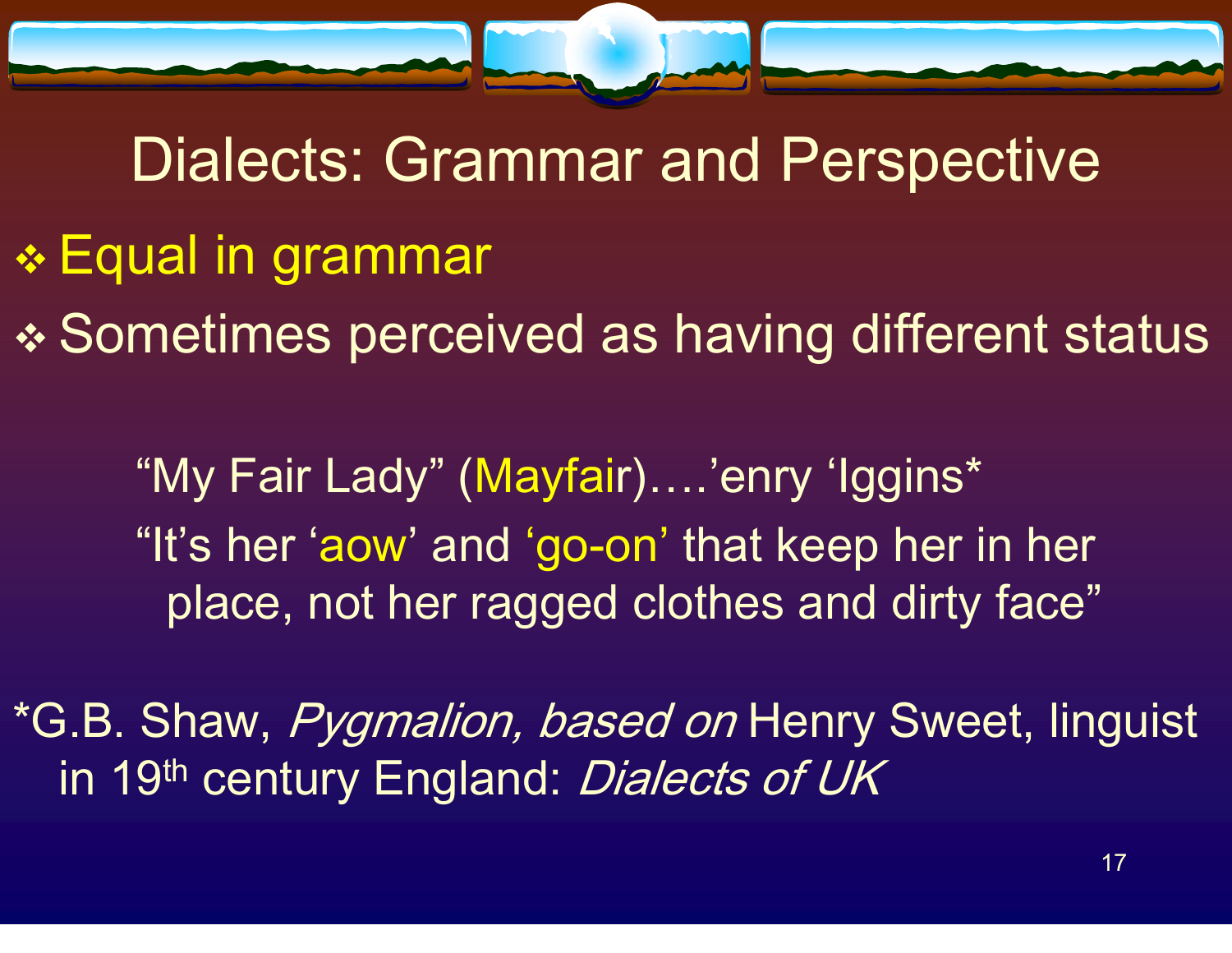

### The issue of what is 'high status'

- Goes back centuries….Prescriptive grammar!
- Example in English from 1687: Christopher Cooper, 1687: Spoke of features of the 'barbarous dialect'" in his book, the English Teacher.
- The Academie Fran çaise: France from 1635
- South London and Glasgow Underground…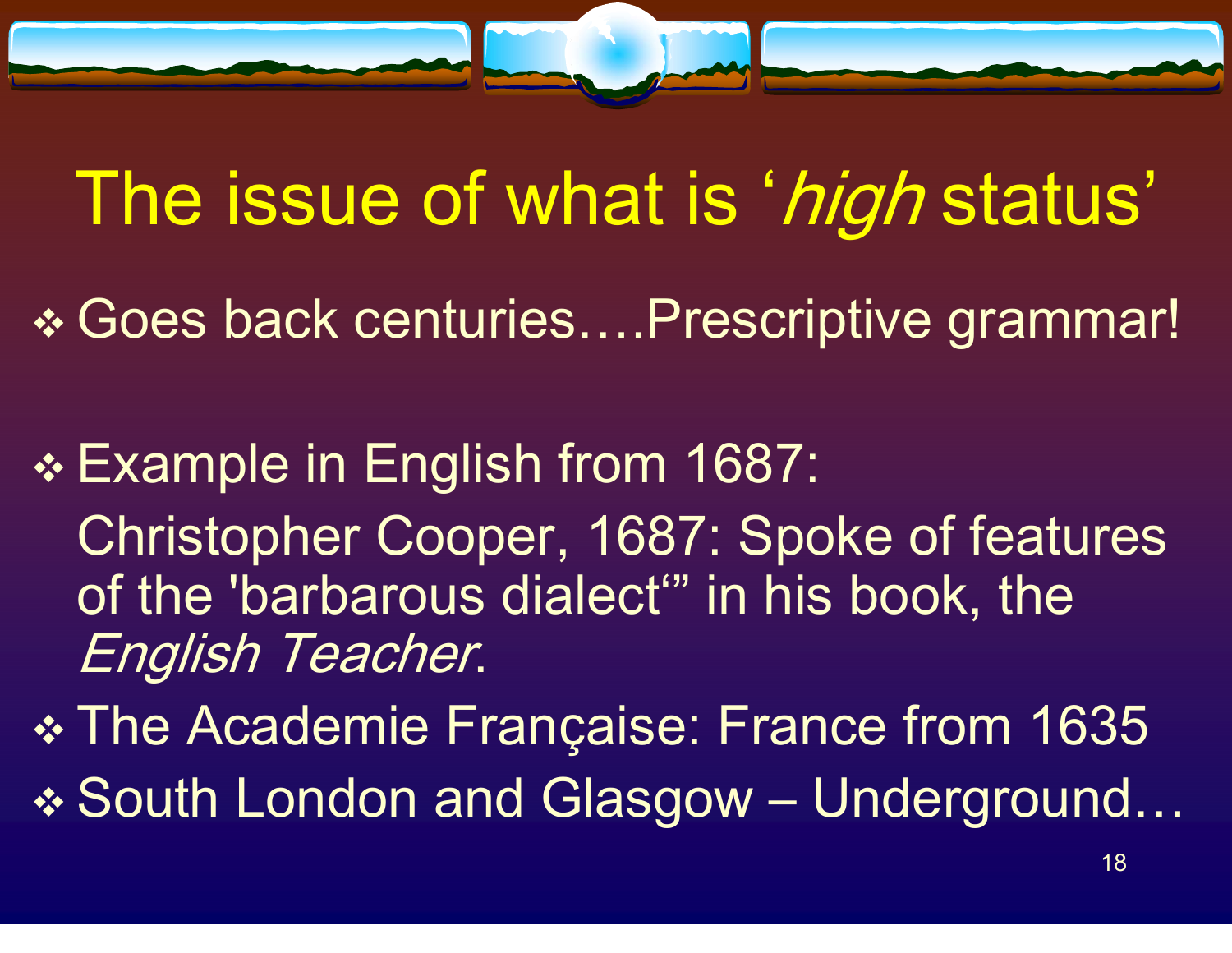

## Children and Dialects

 Children who acquire the standard dialect at home are often seen as having more advanced development of language skills in early childhood and at school entry, giving them an easier transition into school.

 Children who do not acquire the standard dialect as a mother tongue can be perceived as having delayed or poor language skills, language impairments or general developmental delays.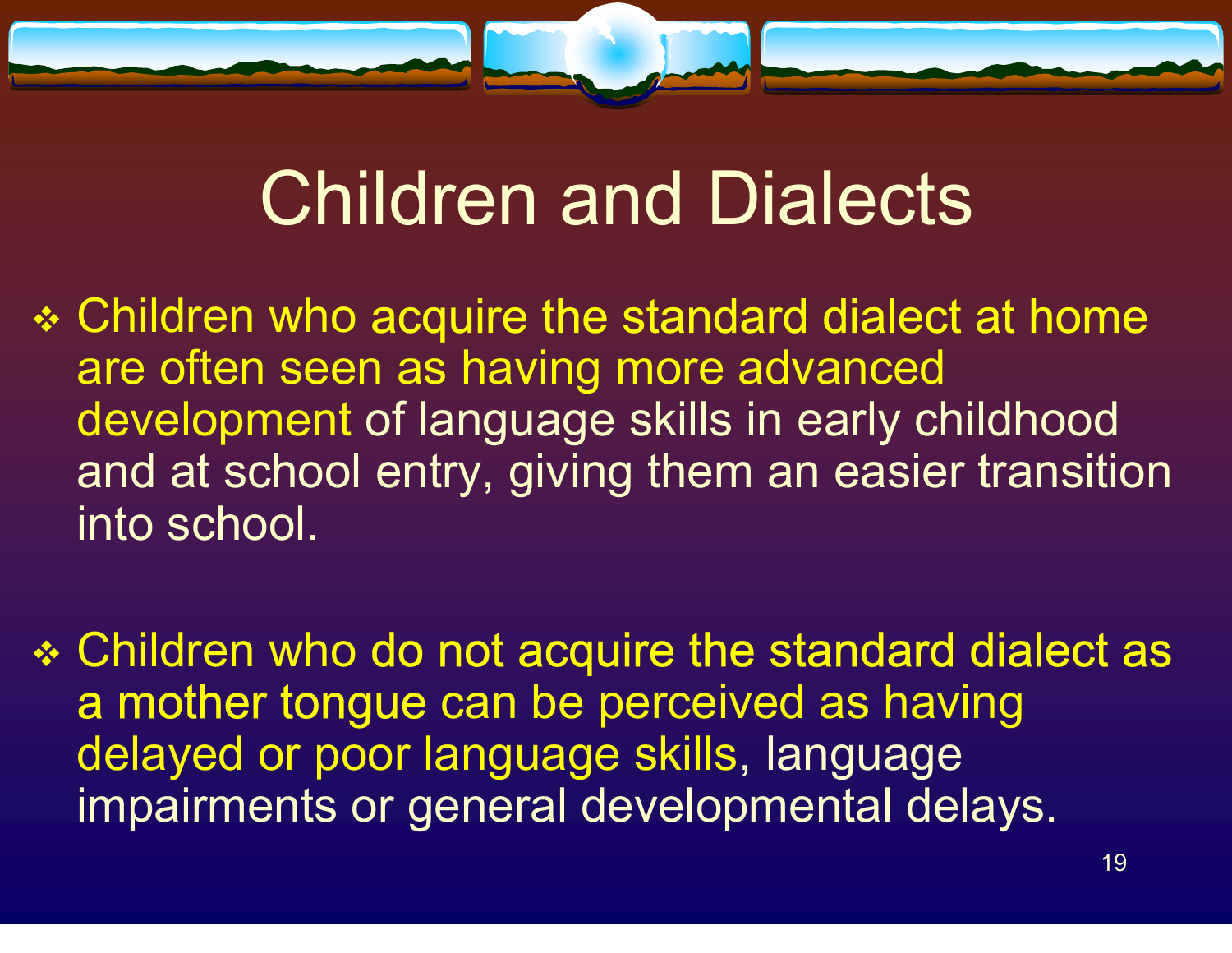

# Variety within varieties

- \* Not all speakers in a community necessarily speak the same variety of a language
- First Nations Englishes differ in language features
	- Transference from different ancestral languages
	- Different amounts of contact with other varieties of English, whether because of physical or cultural distance from the other nearby groups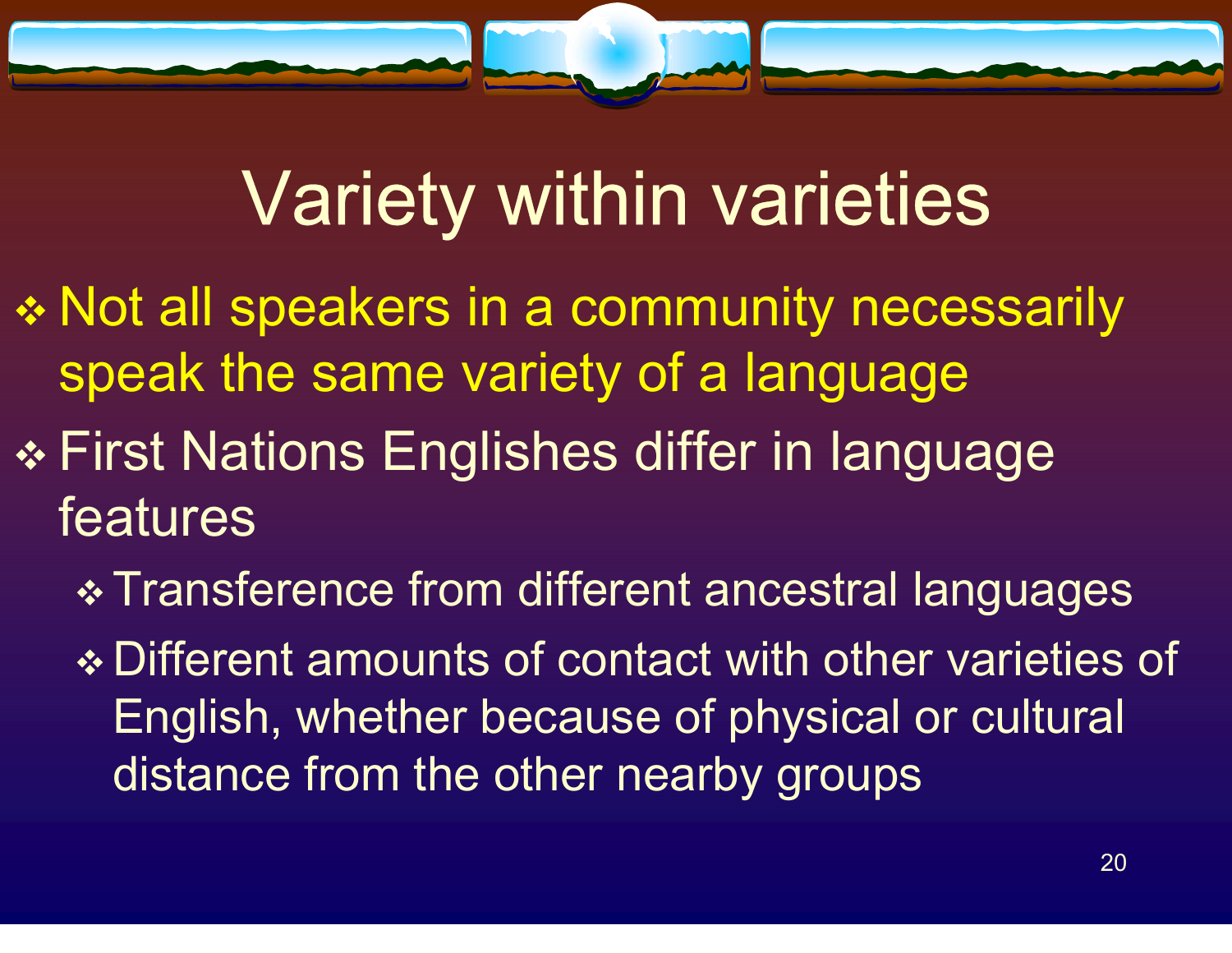# FN English Dialect Features: Phonology?

 Speech sound differences: Initial observations. ❖ [d ] may be used for /∖ /, in words like *that* or *other*. /s/ and / 6 / may interchange in certain BC FN dialect areas Stops may be softened to near-fricative quality (softening)

- Word endings: Research suggests that when a word ends in more than two consonants, the final one is often deleted in some FN English.
- $\div$  Intonation patterns may differ.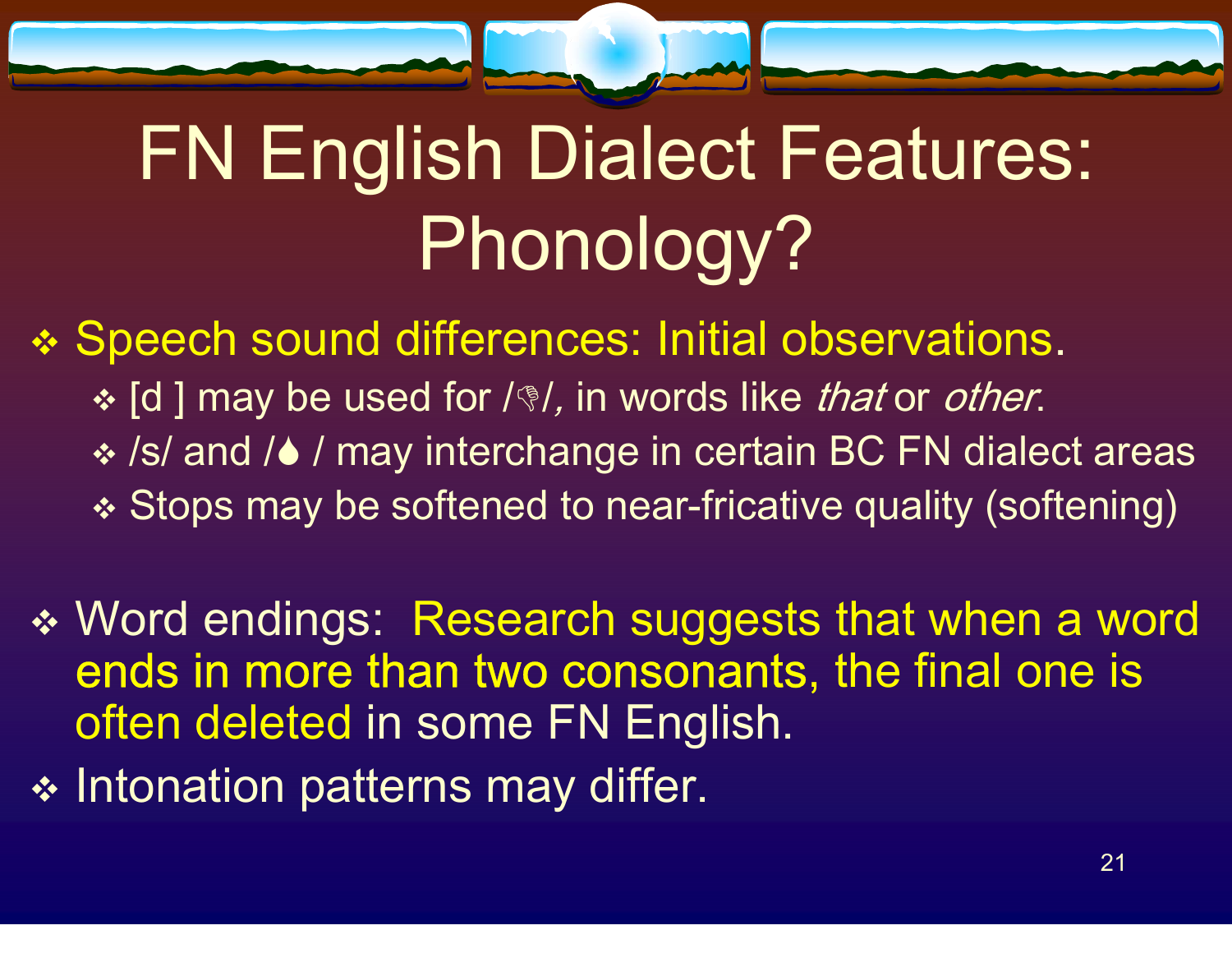



 Some FN English dialects may use the same form for all present tense verb forms:

 I go, you go, he go  $\ast$  I goes, you goes, he goes

 This is a feature of other major world languages: Mandarin, Indonesian etc.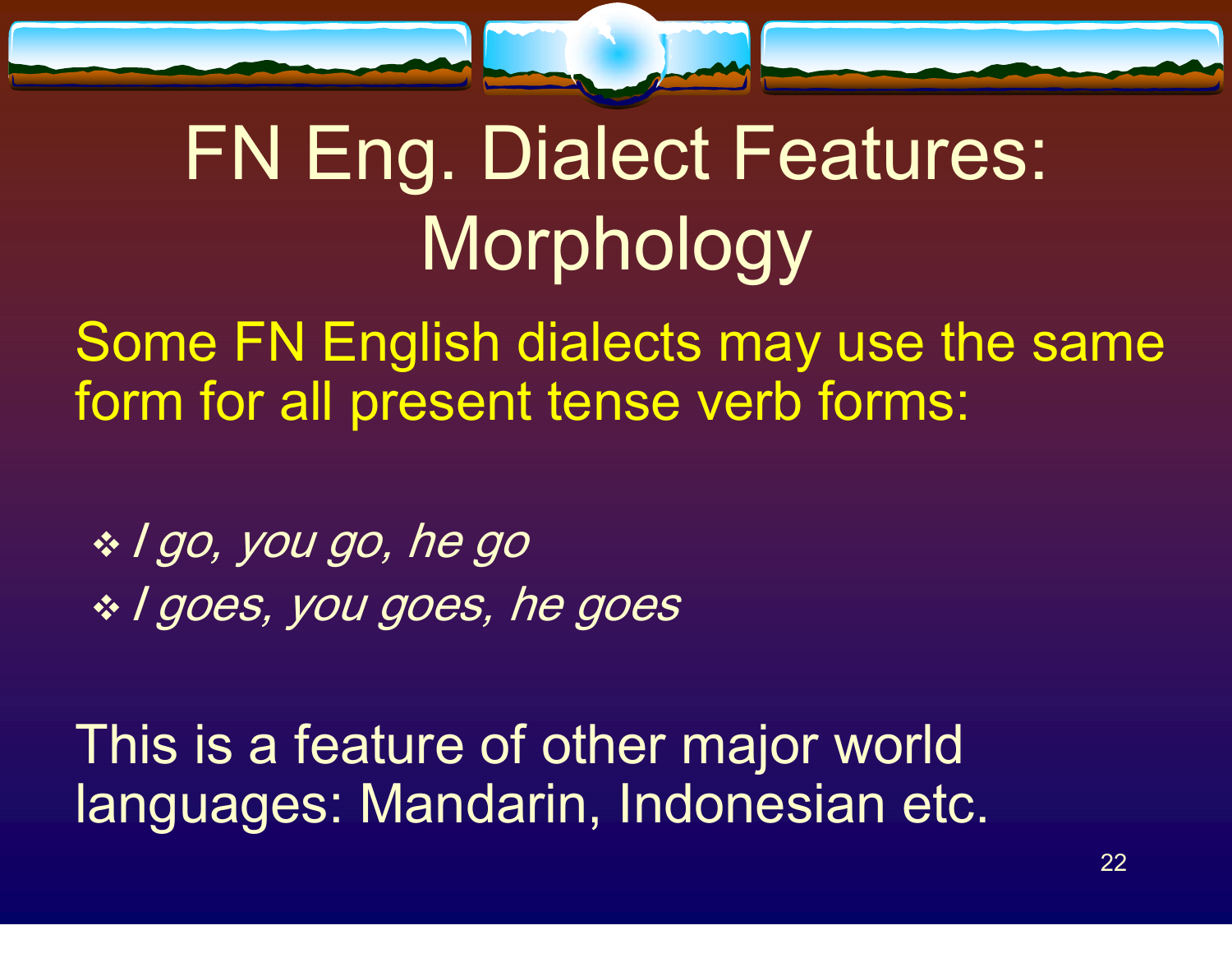# FN Eng. Dialect: Pronouns

\* In some First Nations and Native American dialects of English, pronouns are optional when they can be inferred from the context. You hear about Mike? Drives into town yesterday....

 Optional omission of pronouns is also found in other languages, such as Japanese.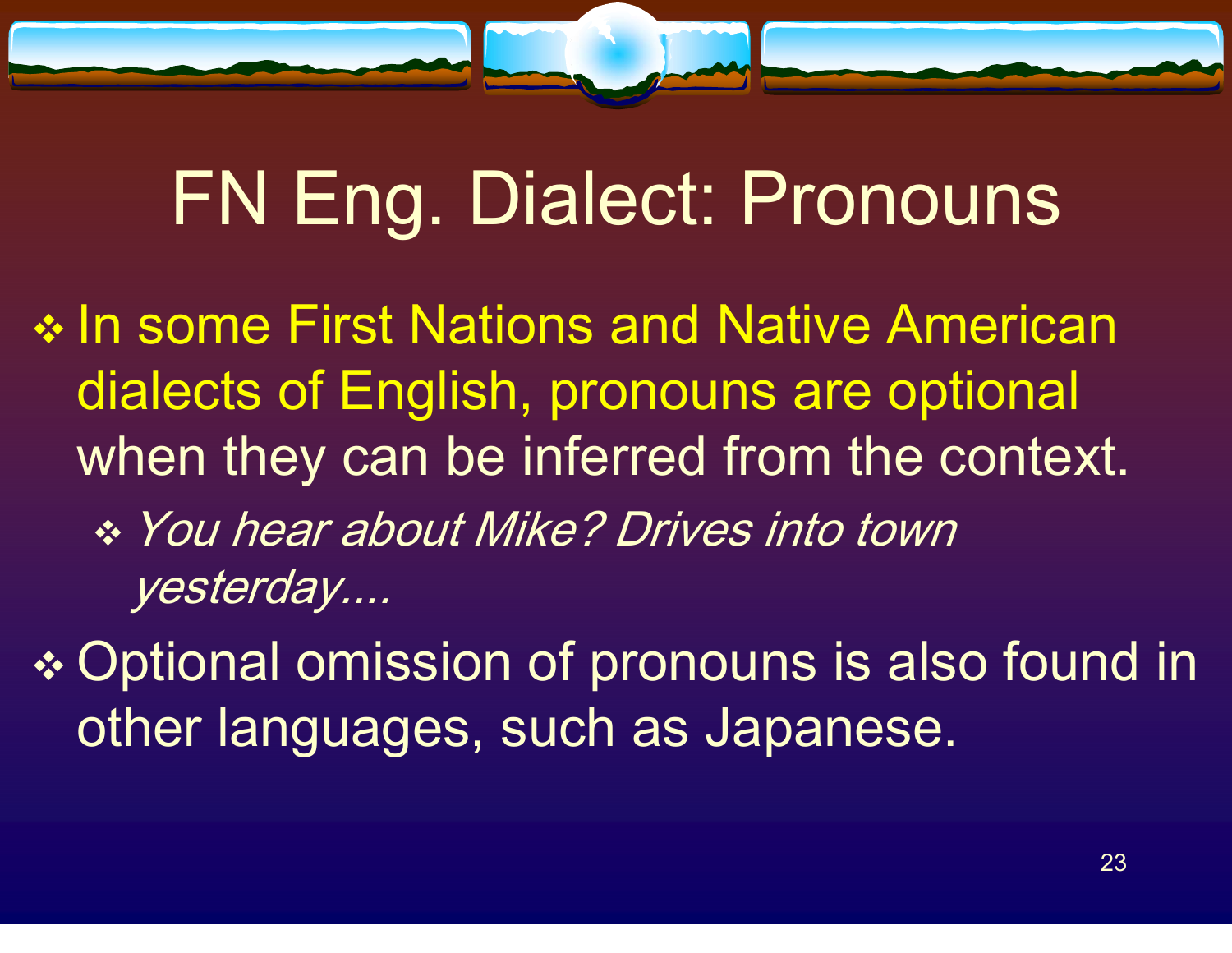

Language assessments for vocabulary:

- \* Normed on words familiar to middle-class children, but not First Nations children living in rural or remote communities.
- Cultural mismatch between assessment tools and children can result in mis-attribution of word learning impairment
- \* Issue of knowledge versus ability!
	- Moose-skinning words versus video game words….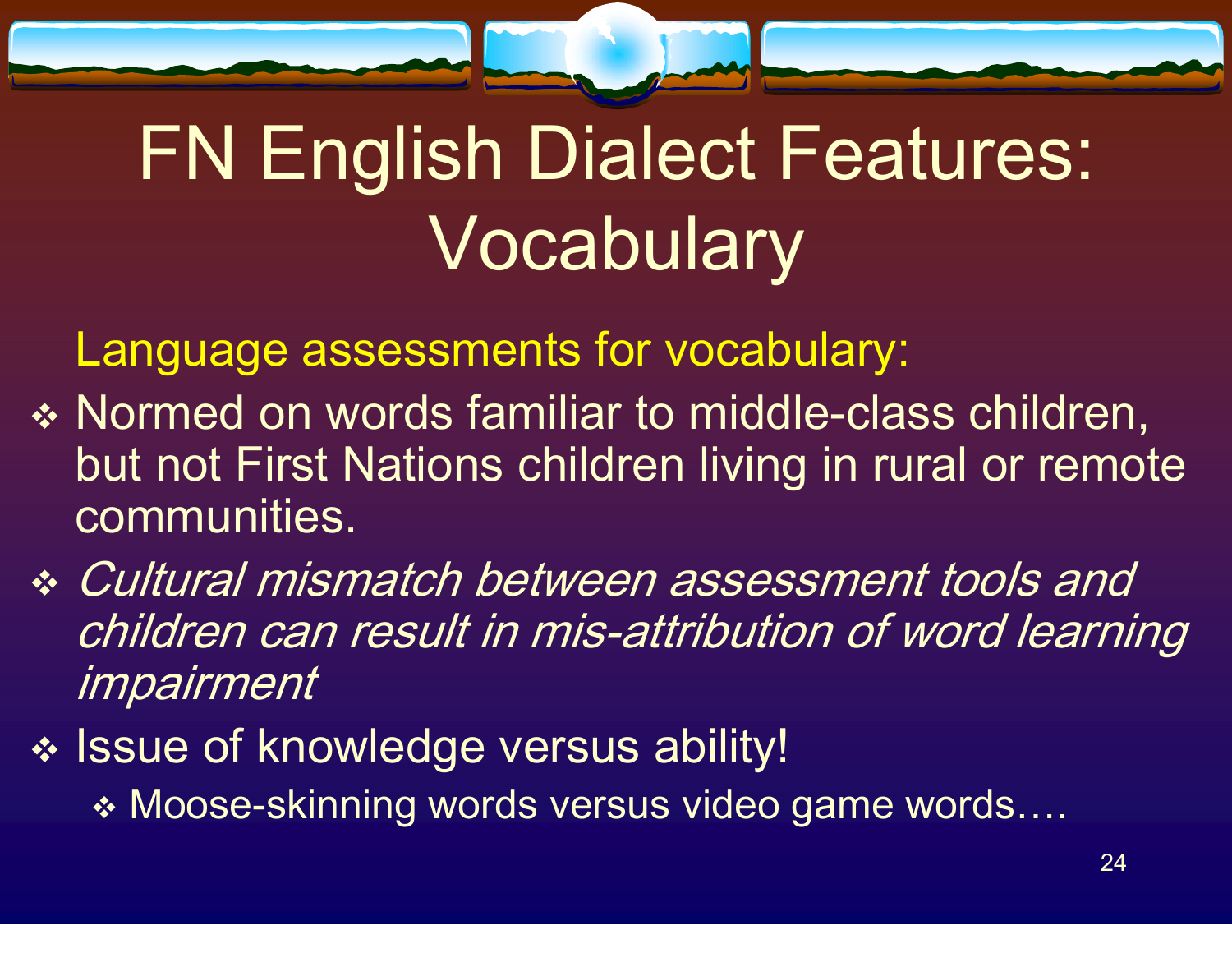# FN English Dialect Features: **Narrative**

### **Standard English narrative structure**

- Chronological sequencing
- Explicit connections between ideas
- Elaboration is valued Brevity is valued

### **Alternative narrative structures**

- Thematic sequencing
- Implicit connections between ideas
-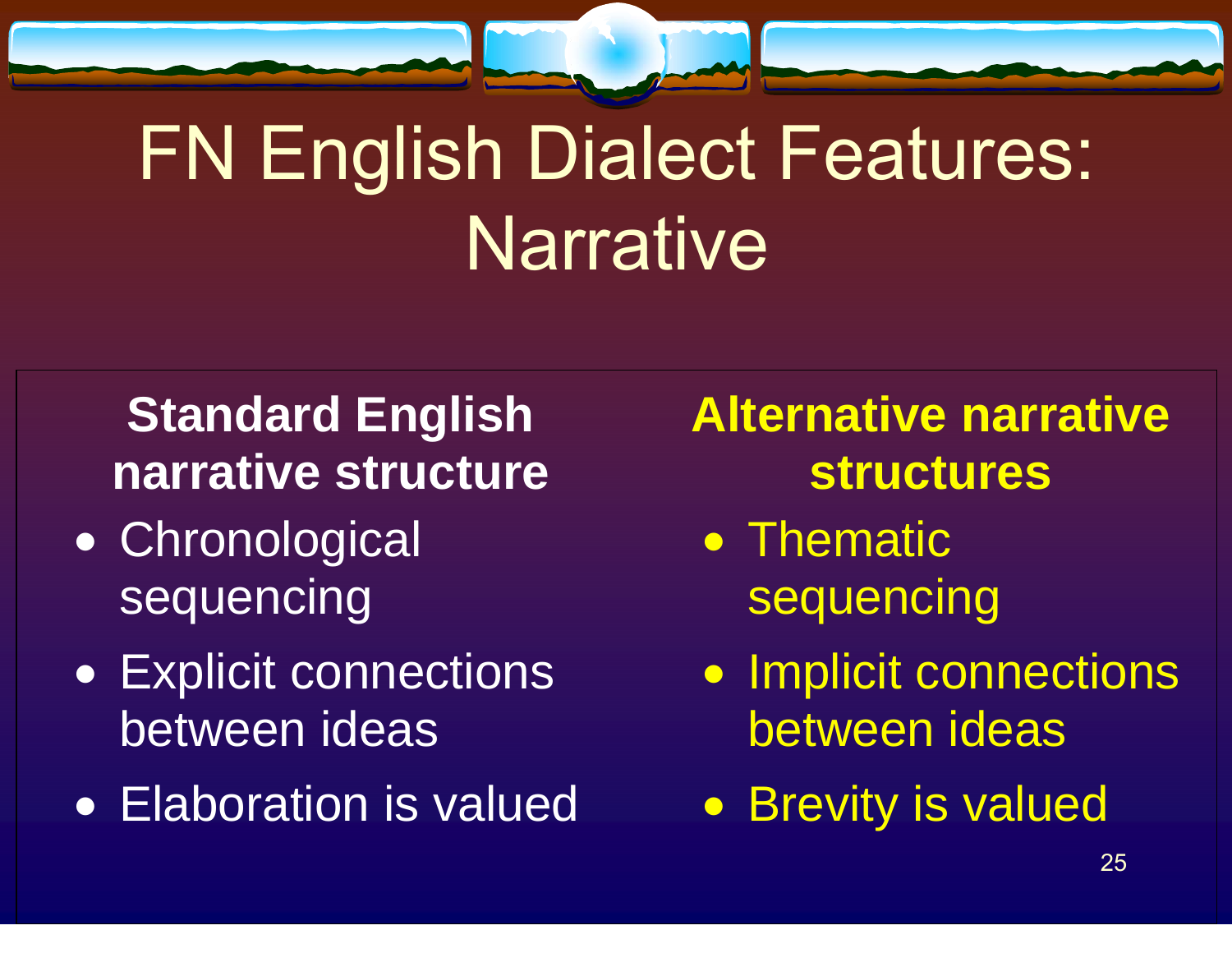

### More on Narrative

### First Nations children may tell a story

- **❖ without an introduction**
- \* without building a context
- **❖ or in a non-linear sequence.**
- Their story re-tellings may elicit less language than play-based language samples.
- Assessing a narrative according to the structural features of a different set of norms can result in misattribution of cognitive delay or deficit.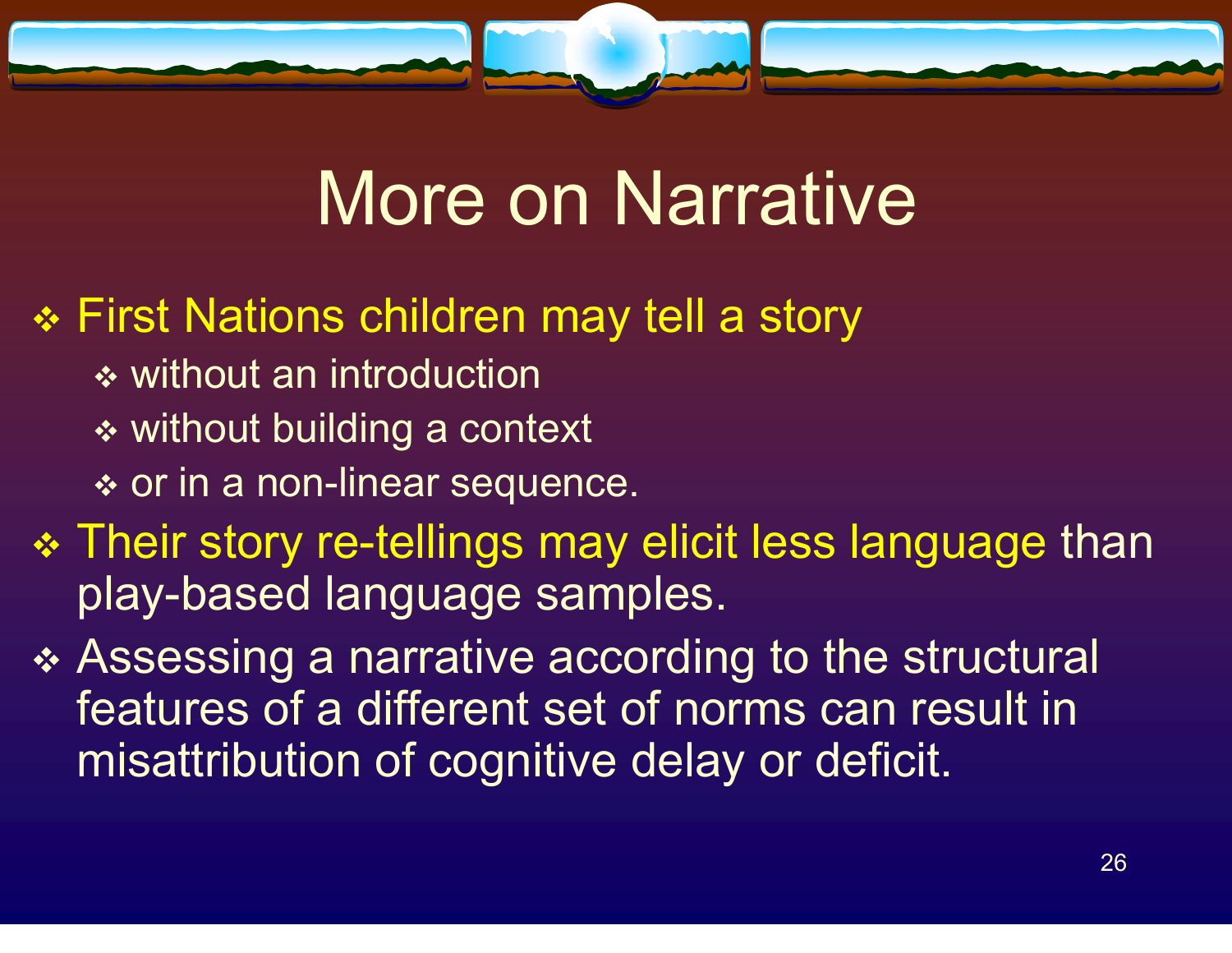# Fn Eng. Dialects: Communicative interaction?

- People from different cultures may have been socialized into different sets of norms for appropriate ways to use language interactively.
- First Nations children's interactional norms may not match situations or expectations in preschool or school.
- \* Responses in the form of hesitation or silence may be misinterpreted as lack of comprehension, inability to respond correctly, lack of attention or even rudeness.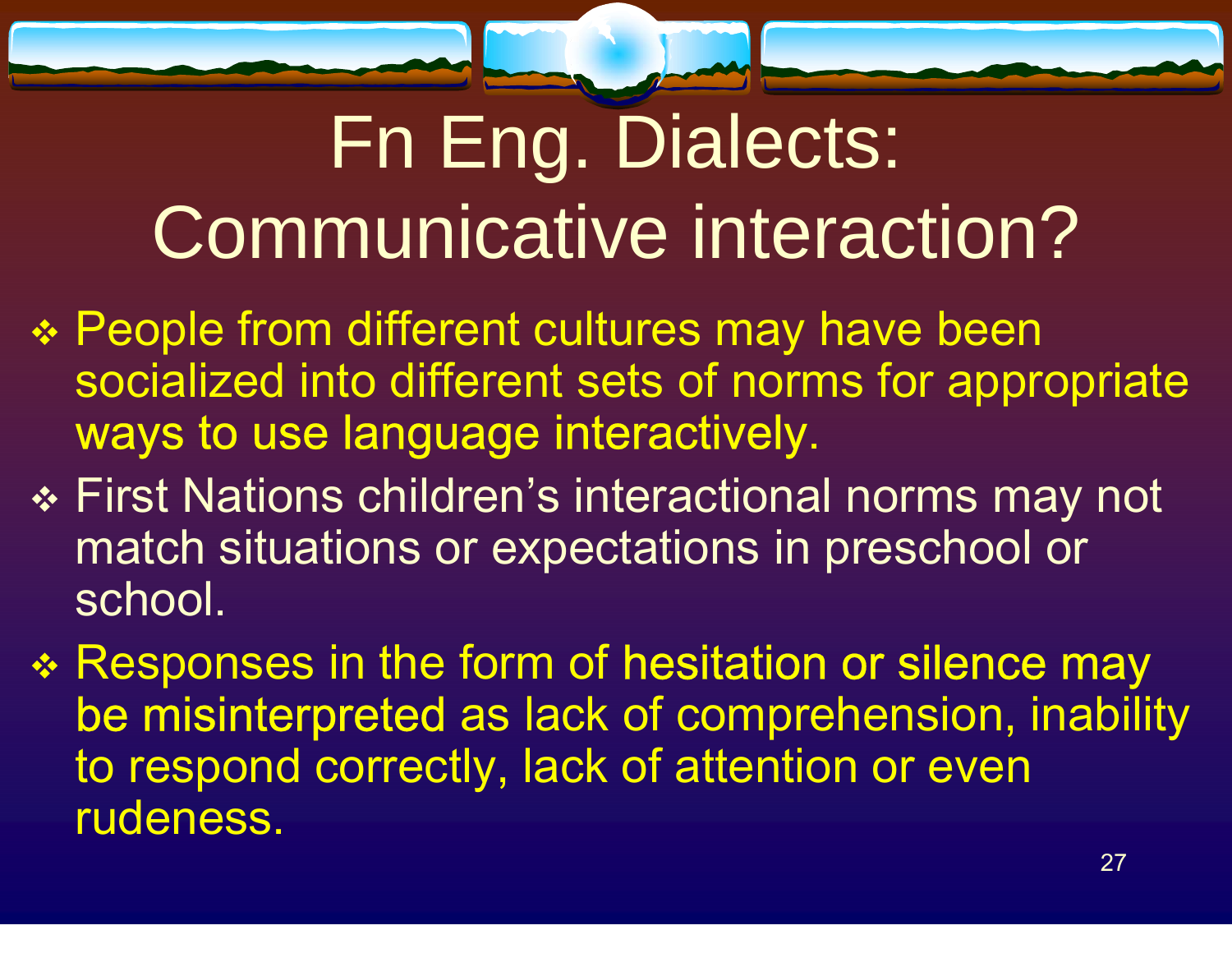# FN Eng. Dialects: Participation

#### **Uncomfortable situations**

- Being called on to speak in large group
- Speaking when adults are present
- Being called on to demonstrate knowledge

#### **Comfortable situations**

- Speaking with single person or small group
- Speaking with peers in the absence of **adults**
- Child deciding when ready to demonstrate knowledge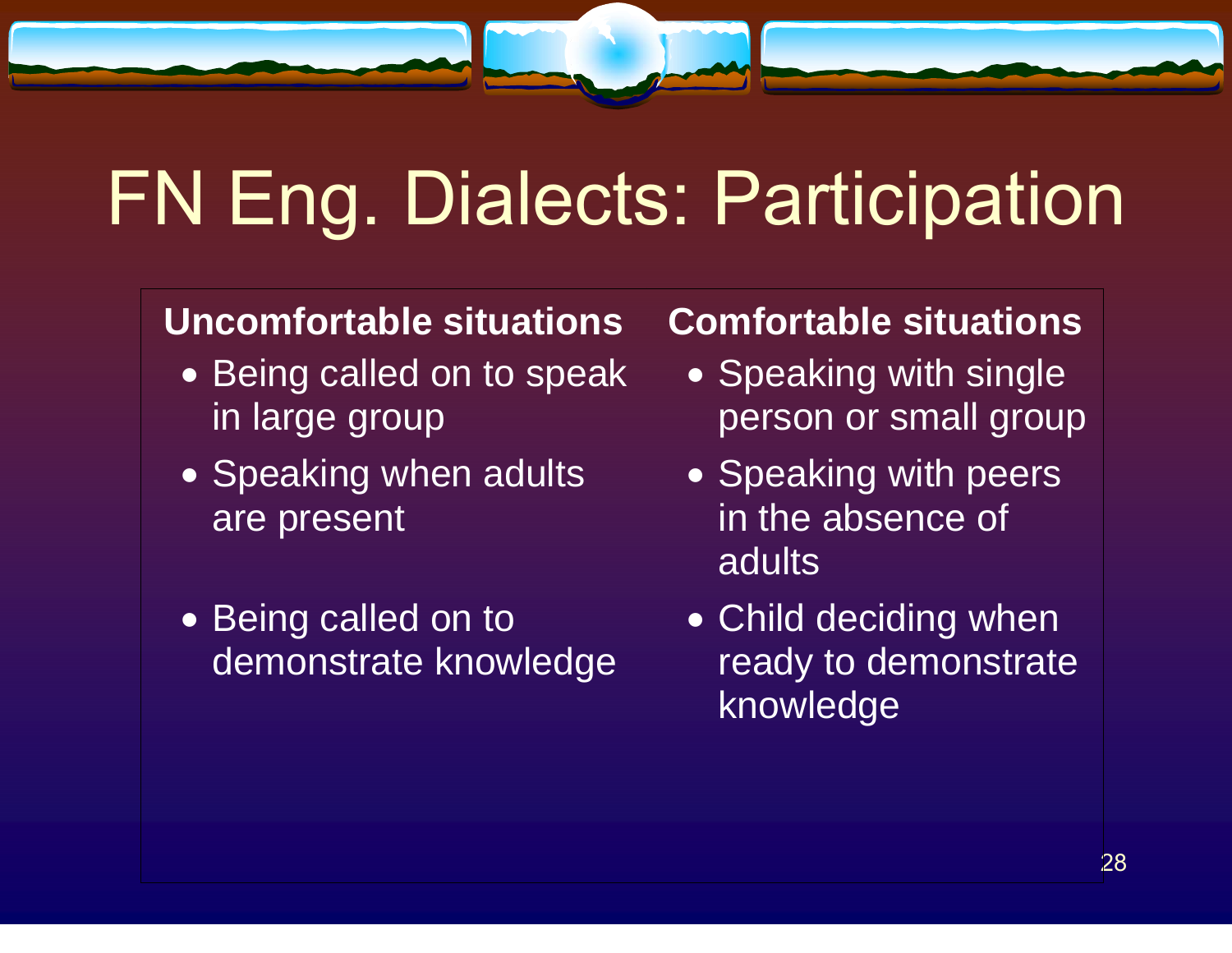# *FN Eng: Attention and listening?*

- Norms for "good listening" vary across cultures.
- \* In mainstream Canadian conversations, listeners are expected to look the speaker in the eye, and provide active listening responses (mm-hm… really!).
- These behaviours may be seen as rude and interrupting in some First Nations cultures, especially when the speaker is an adult and the listener is a child.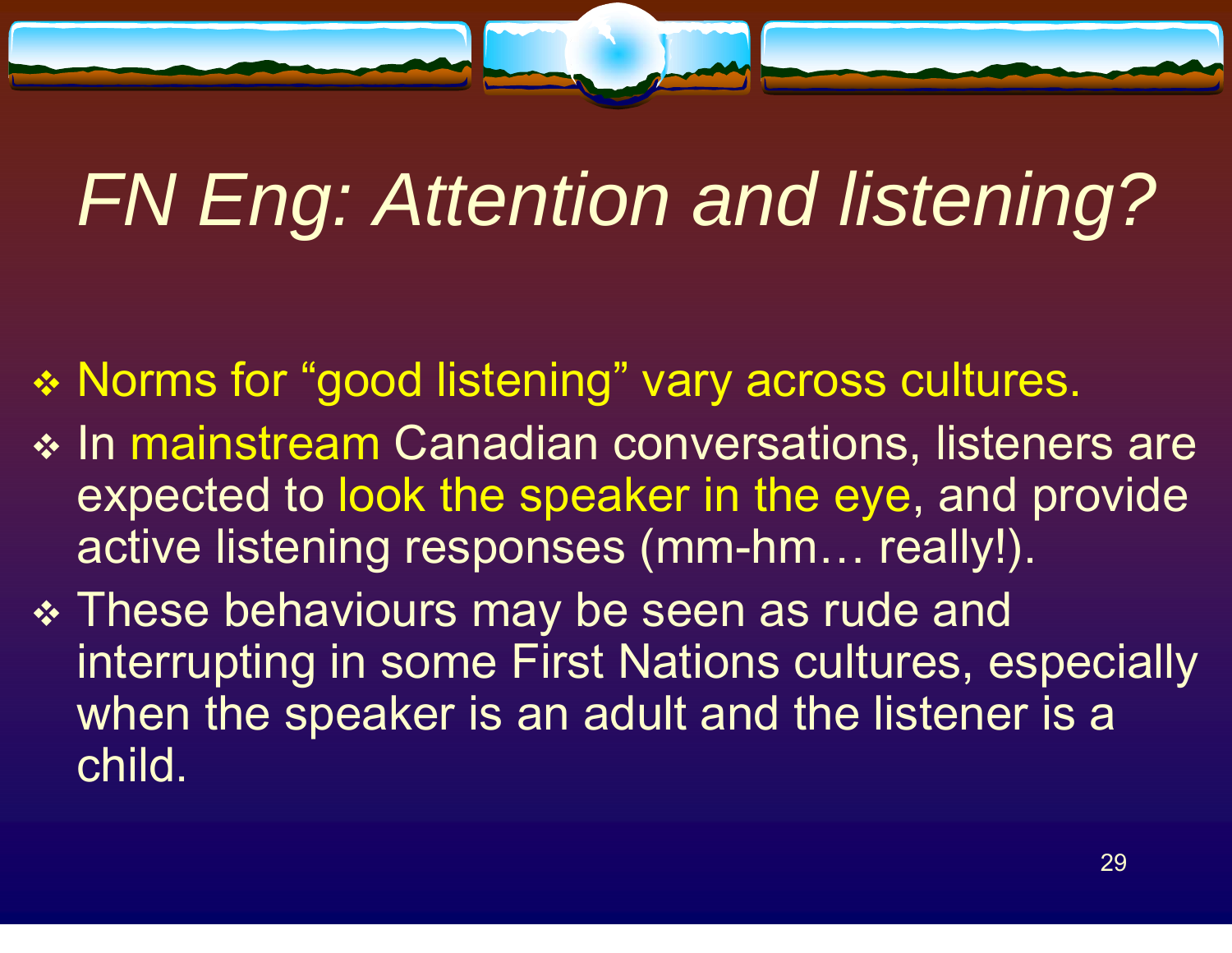# FN Eng: Questions/Answers?

- Questioning and answering are behaviours expected of children in mainstream Canadian programs and classrooms.
- First Nations children may belong to communities in which it is not appropriate to ask direct questions of adults.
- \* They may also hesitate to answering questions from adults, for several reasons.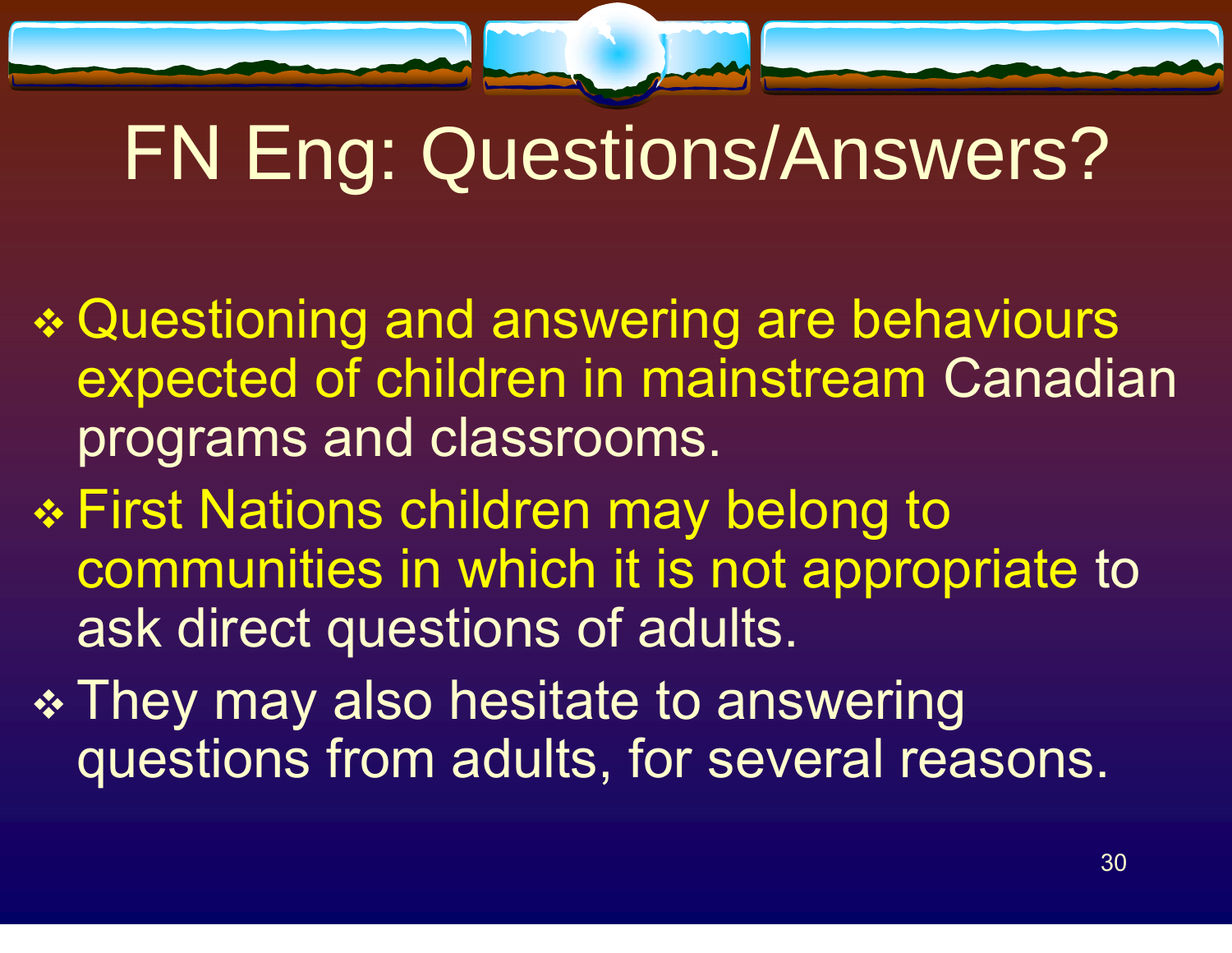

## Question/Answer cont/

### Higher cultural tolerance for silence.

- longer gap between speaker turns and longer silences than in white middle-class speech communities.
- ❖ expectation that one takes time to consider a question carefully before answering.

### Unfamiliarity with display questions. "What colour is the sky?"

 May confuse First Nations students who expect people to ask questions in order to gain new information, not to test their skills.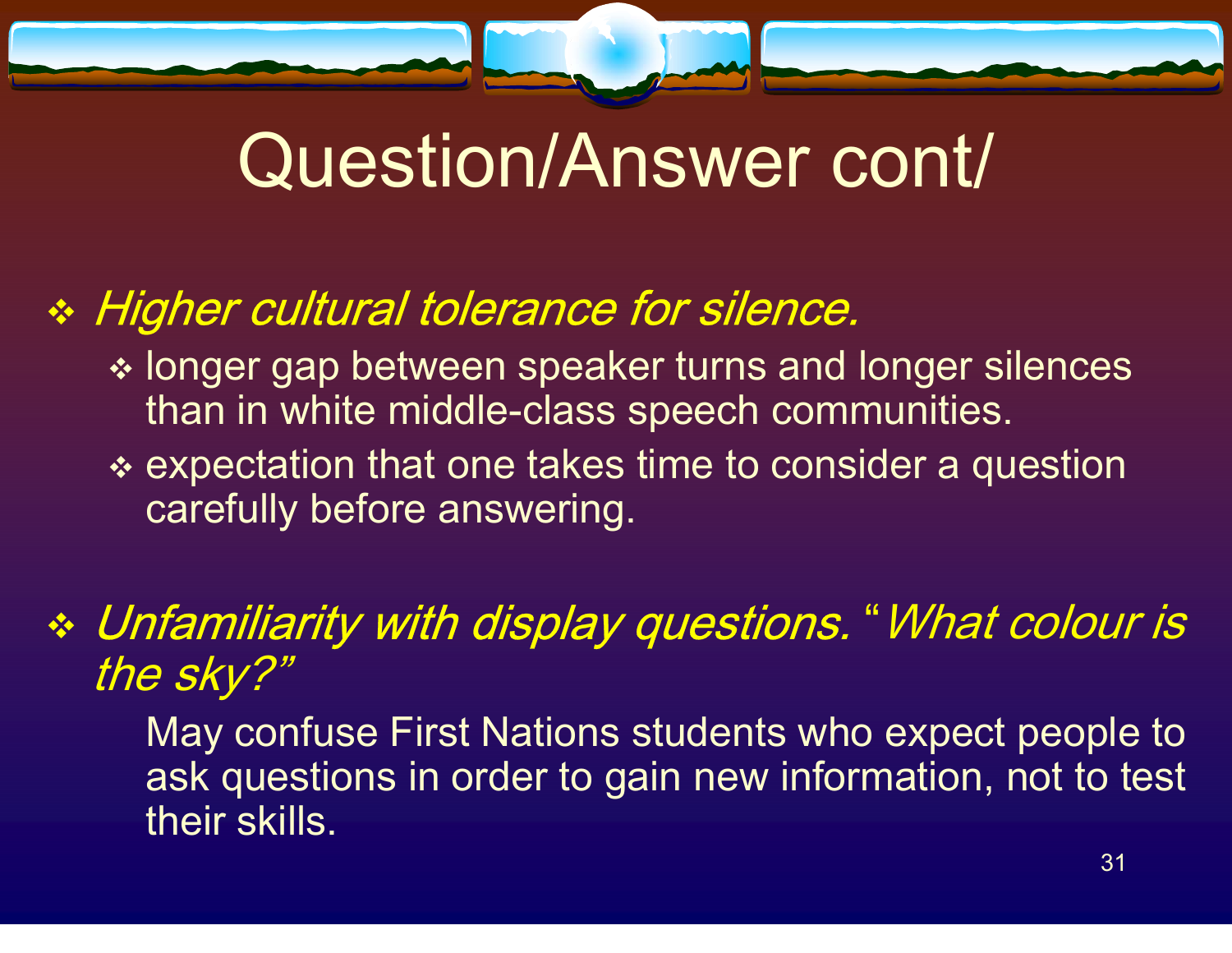# *Other possible dialect features?*

- \* Prosody. Some First Nations children may be accustomed to speech that is quieter and slower than mainstream Canadian speech.
- ❖ *Humour.* Expectations of how humour is used may differ between First Nations communities and in the mainstream school classrooms.
- *❖ Paralinguistic factors.* First Nations children may be used to different norms of gesture and facial expression when talking and listening.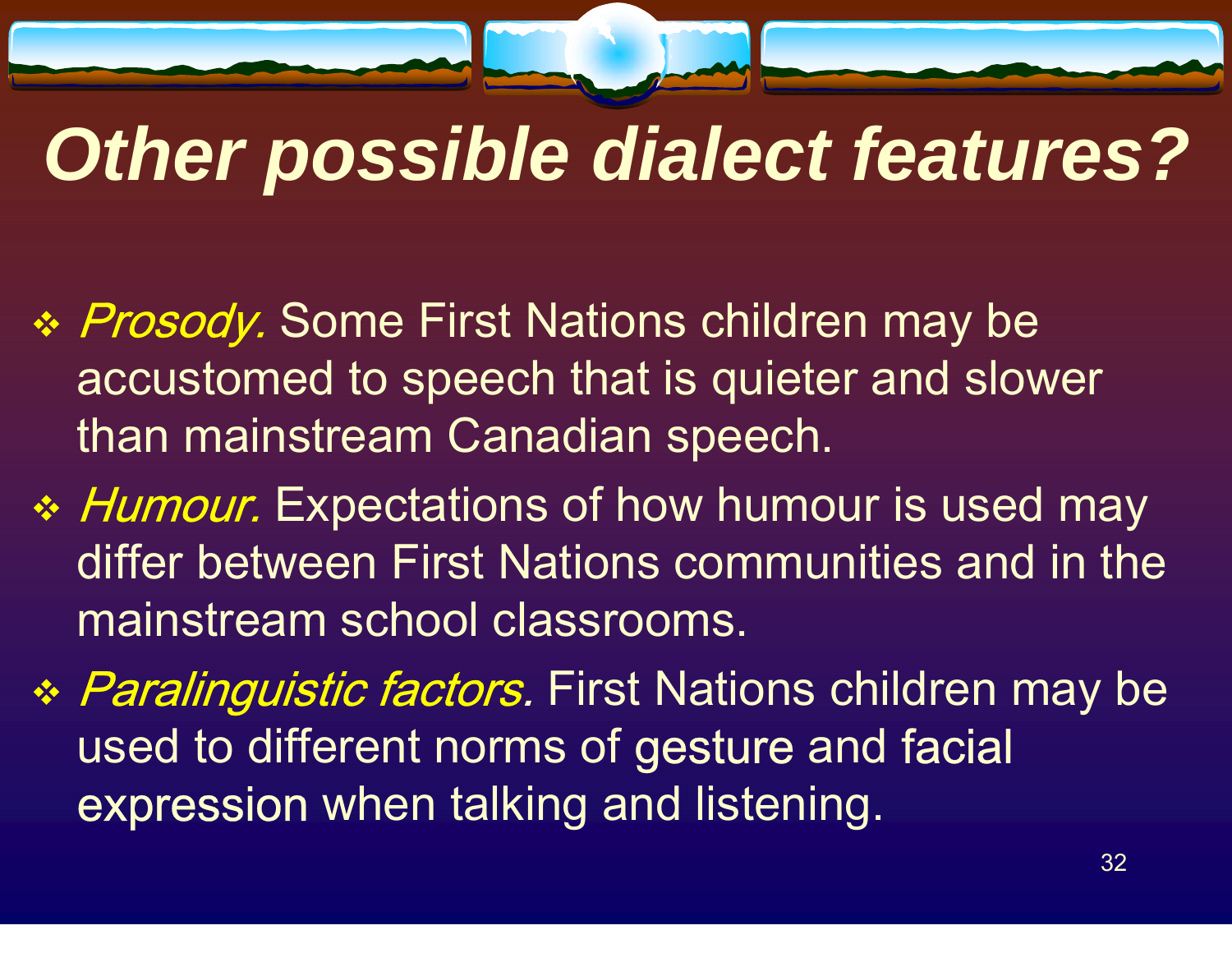

## What Next?

- Discussions with First Nations leaders and educators
- Careful linguistic studies, as partnerships with FN communities, educators, other practitioners working with FN communities
- Awareness: Describe rather than prescribe >>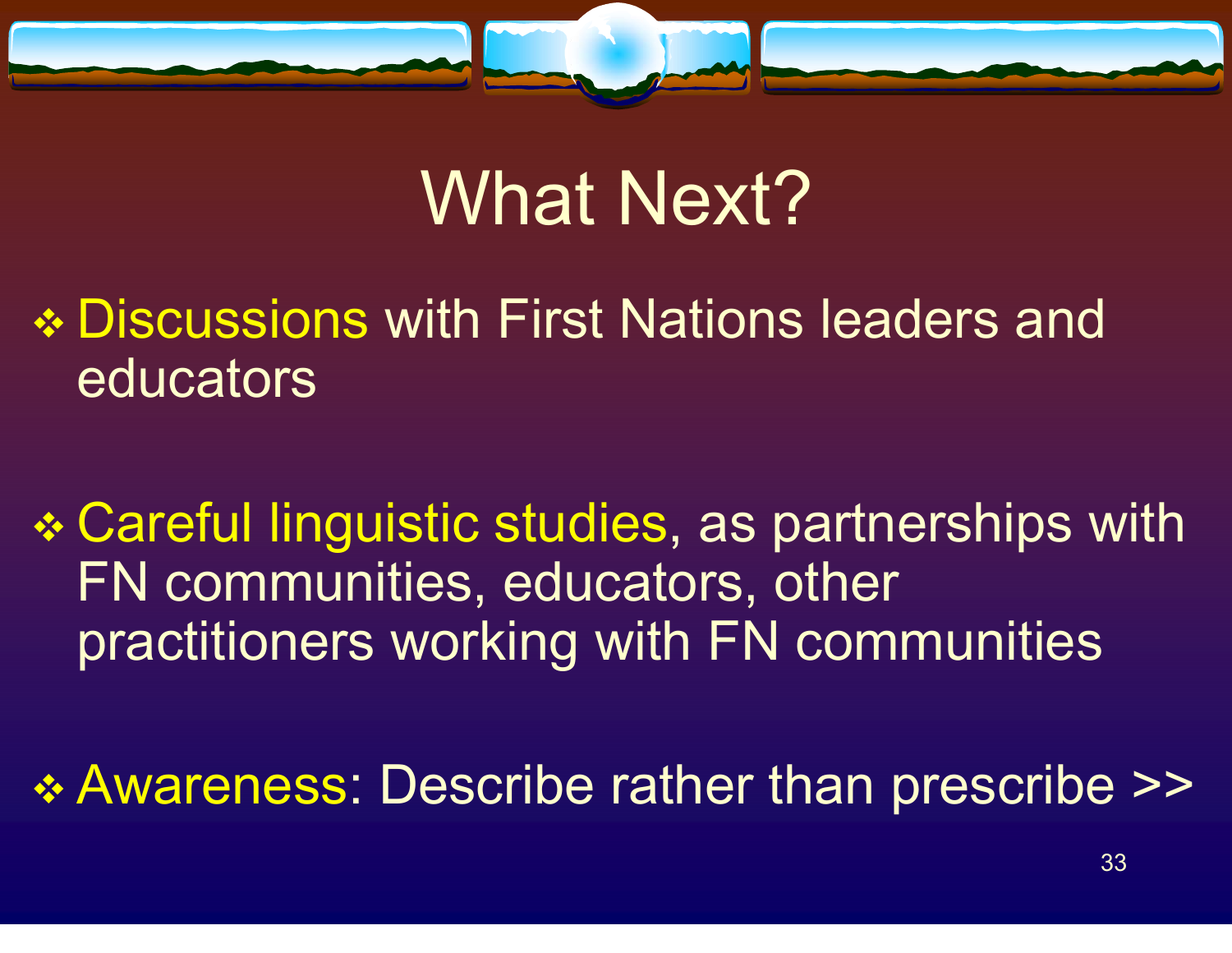

### Building Self and Cultural Awareness: Clinical changes….

- Explore the sources of one's own assumptions, values and biases.
- Seek out and work to change one's own attitudes, beliefs, and feelings that may be prejudicial
- \* Name and question stereotypes and preconceived notions toward marginalized racial and ethnic minority groups.
- $34$ Facilitate bridges between cultures.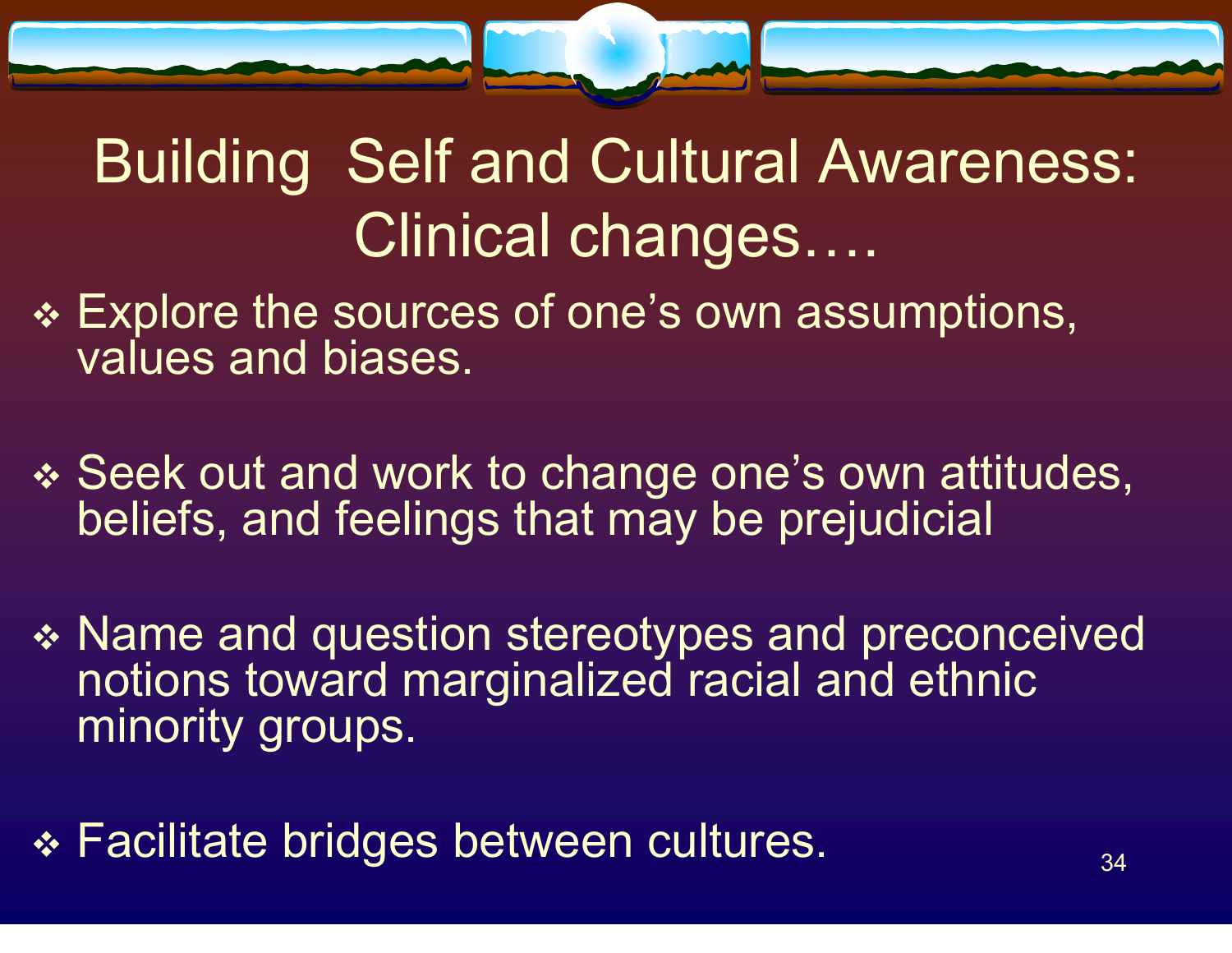

### Some activities

- $\cdot$  Identify and describe cultural issues that may impact the clinical environment: e.g., personal space, eye contact, communication styles, tonal meanings, use of voice.
- Learn about the history and struggles of First Nations people
- Learn about the family structures, hierarchies, values, and beliefs of members of First Nations peoples in your area
- $\triangleleft$  Identify and work around practices in the community that potentially affect help-seeking behaviors and responsiveness to interventions of First Nations people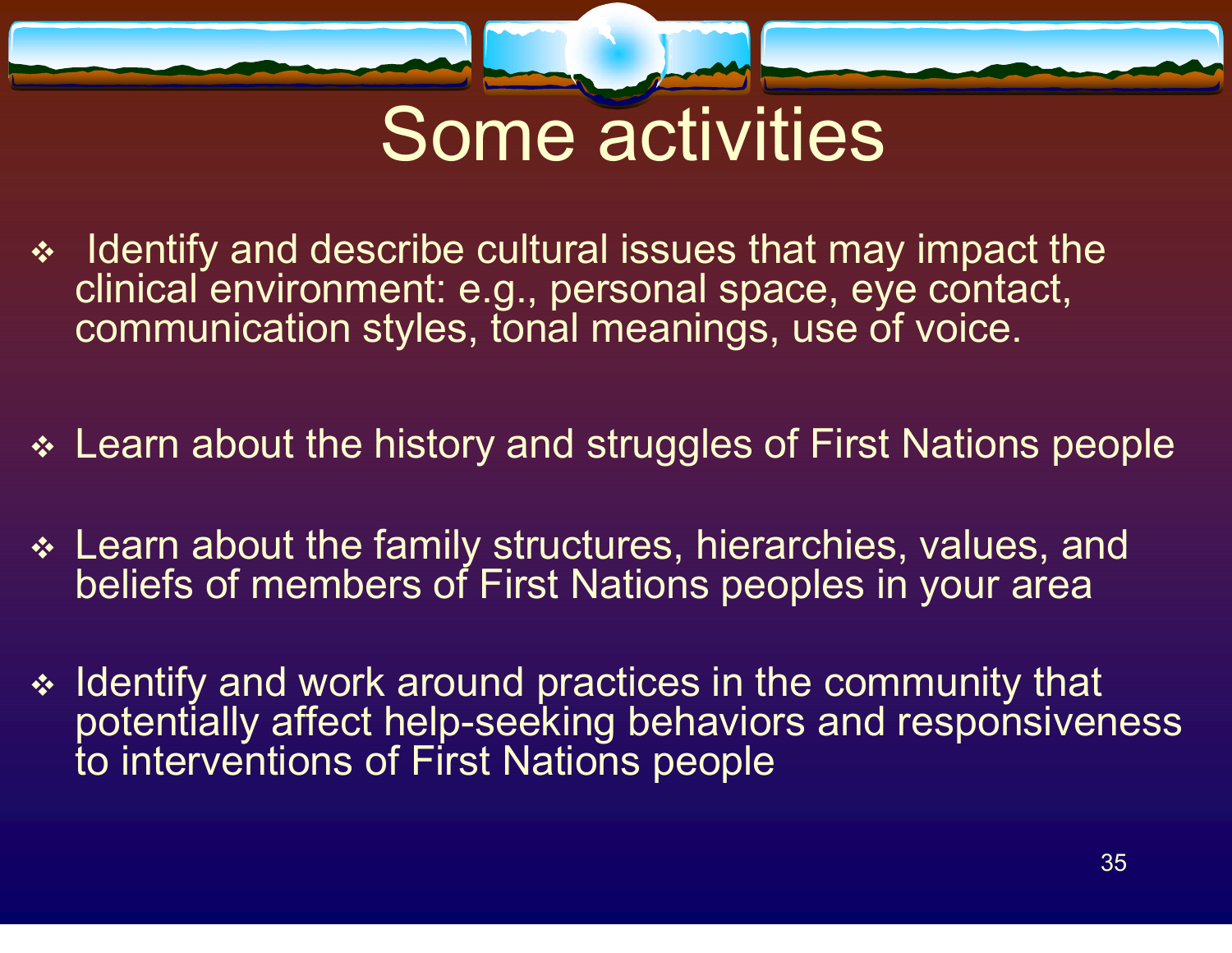

### Research?

- $\cdot$  Is this an important research topic?
- \* If so, what are First Nations Englishes in Canada?
- ❖ How do First Nations Englishes develop in children?
- What kinds of practices/ tools can effectively serve First Nations children?
- ◆ What can be done now to enhance self-esteem and educational success of children who use First Nations Englishes?
- $36$  What are First Nations goals for children's dialect learning?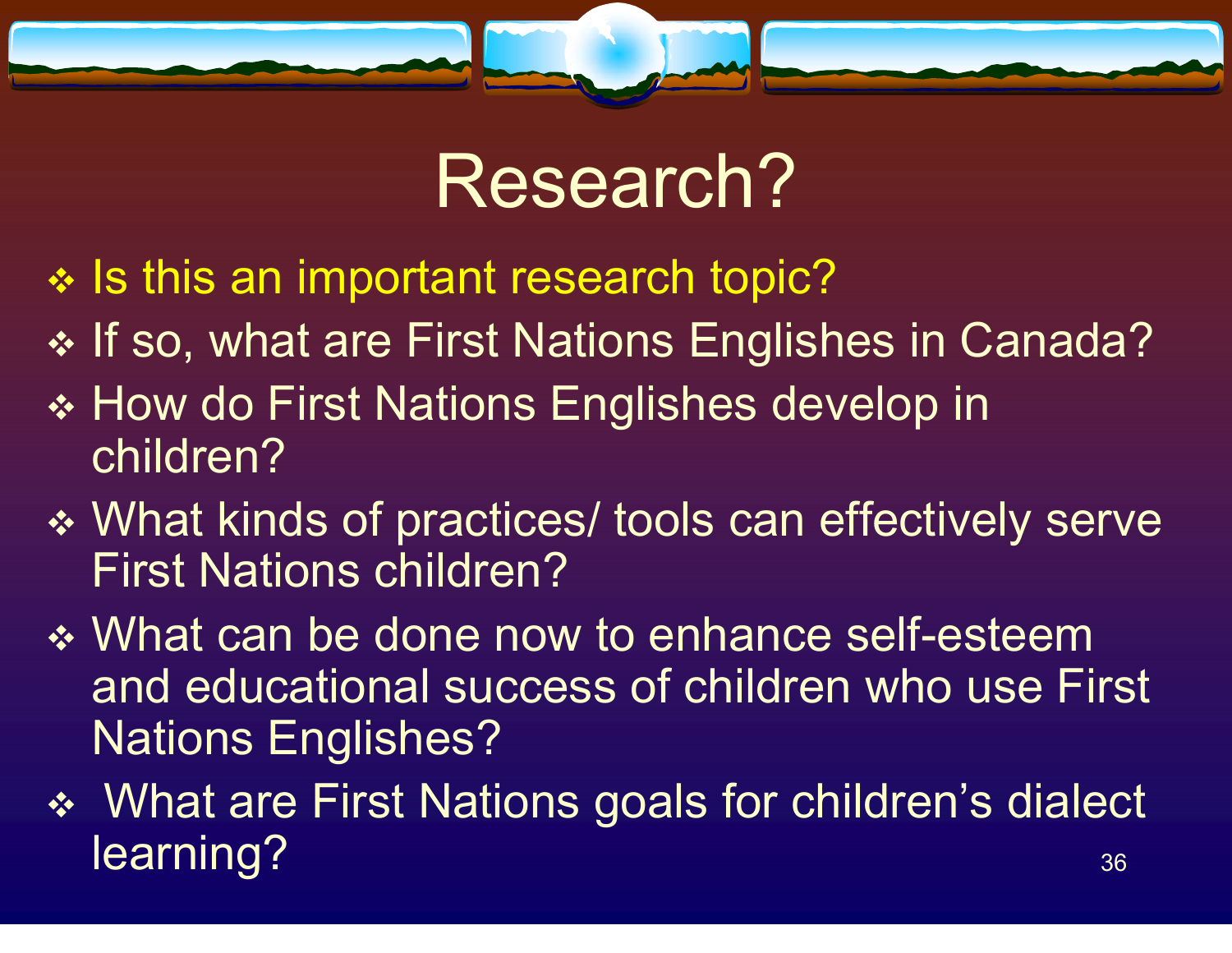

# Principles for research

\* Respect and cultural sensitivity shown by researchers.

 The community = centrally involved in defining the research.

Community = part of the research team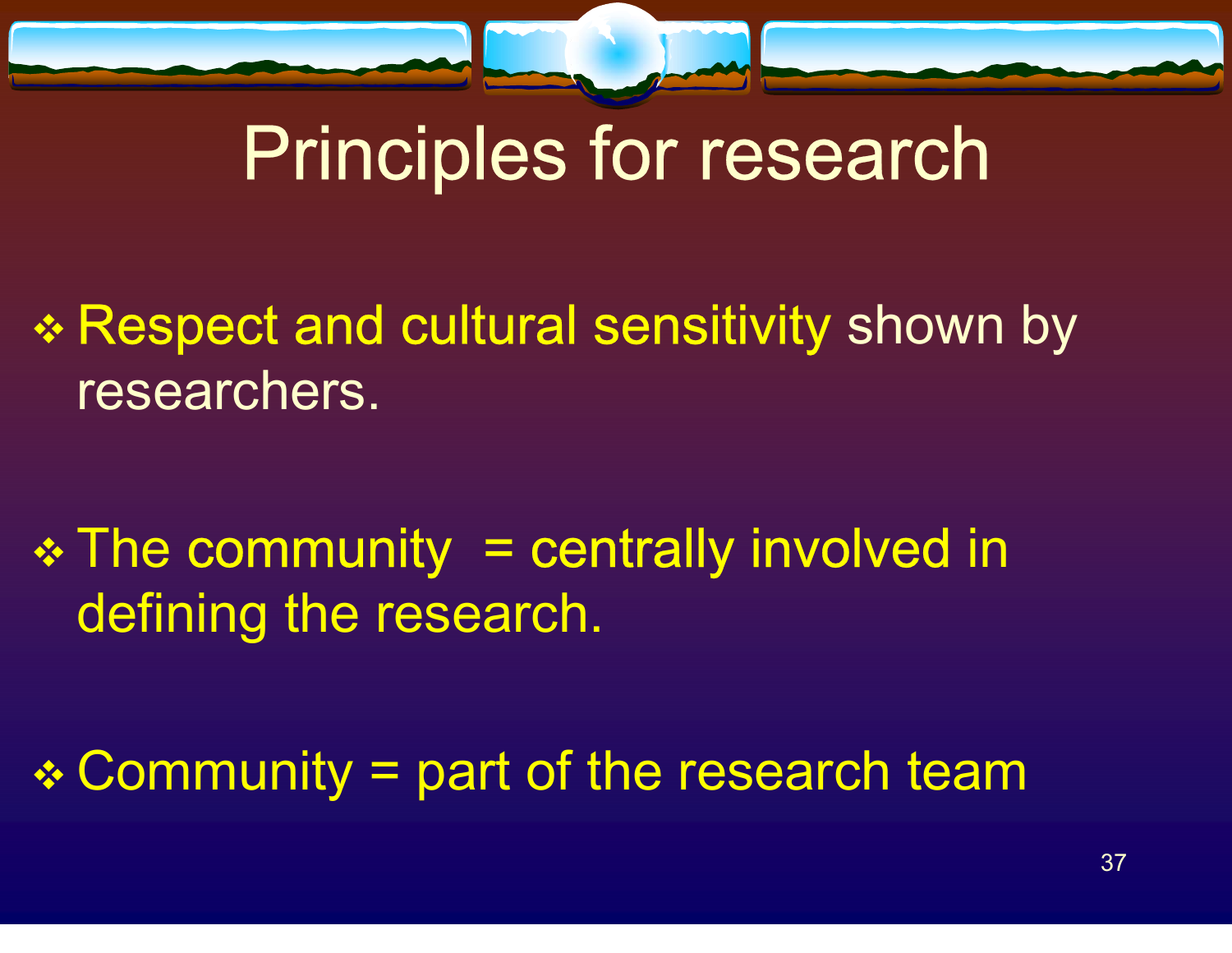### Research and practice: An atmosphere of trust and communication

- Face-to-face contacts: to enable relationships and reciprocal learning about language, culture, knowledge systems, and practices.
- A practical intent: to improve supports for children's optimal development.
- Partnerships and clear written agreements or contracts at the beginning of projects: re research ethics, methods, data ownership, researchers' accountability, project control, outputs, and dissemination of findings.
- ◆ Plain language, accessible to the community. 38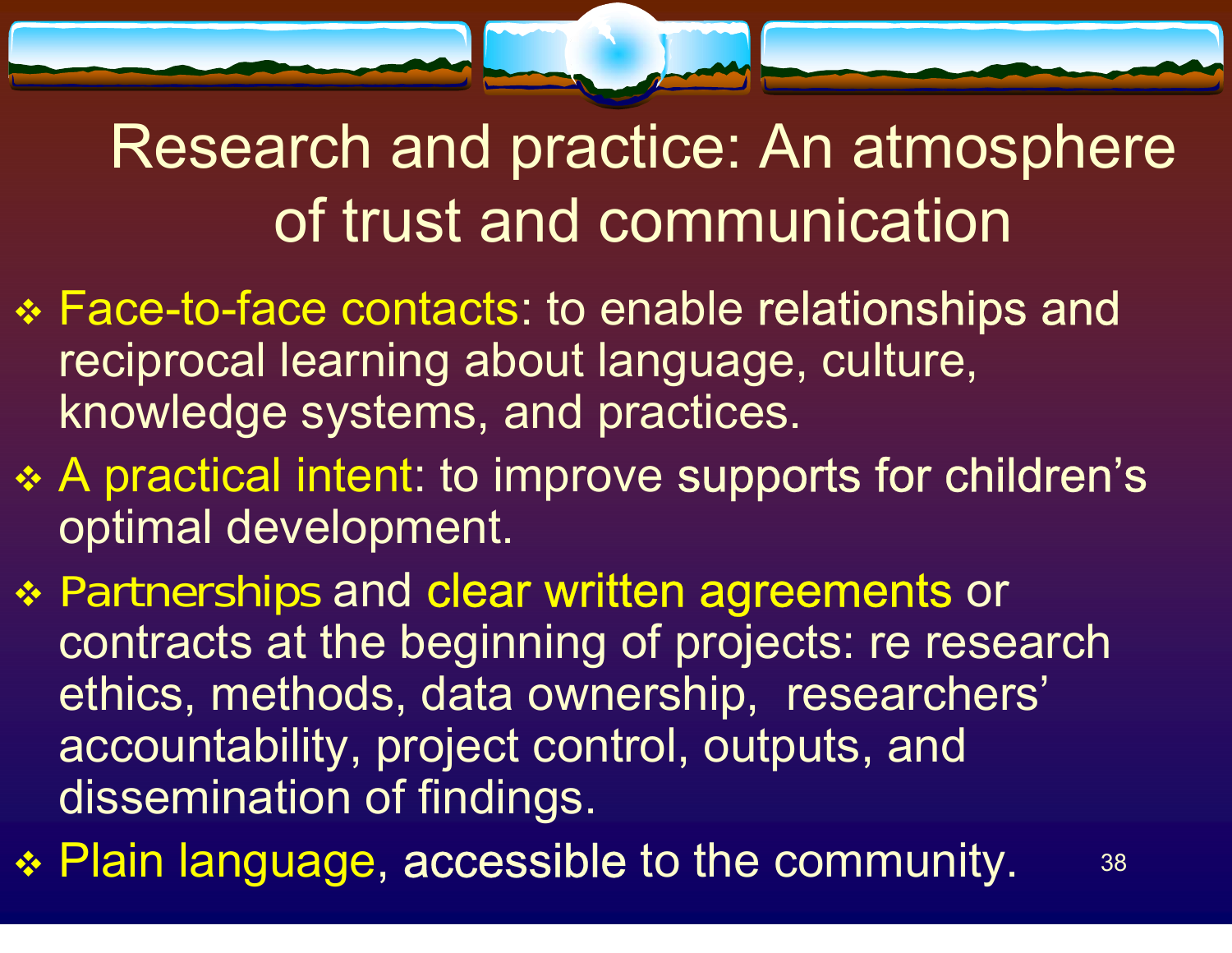## Possible topics, methods

- $\cdot\cdot$  Identify community perspectives on their English dialect
- Observe and record naturally occurring language situations to identify distinctive features of grammar and use.

 Employ explicit questions about apparent distinctive features, or experimental data, to refine understandings.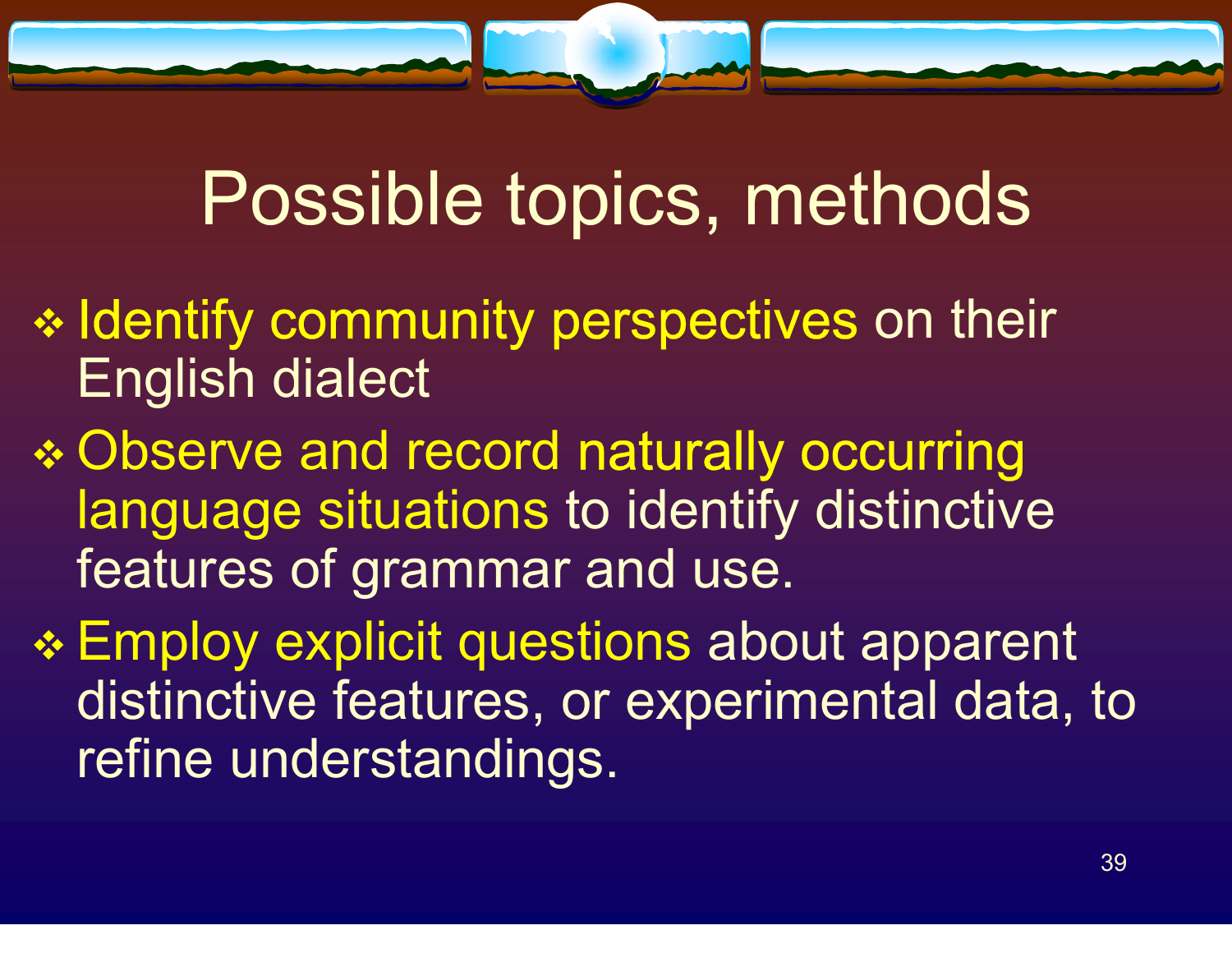# Language Sampling….

- Purposeful: non-representative samples of narrow scope to develop hypotheses
- Obtain oral language samples from a variety of contexts, including variation in:
- speaker demographic characteristics
- number, demographics, and relationship of listeners
- physical context
- event type
- discourse genres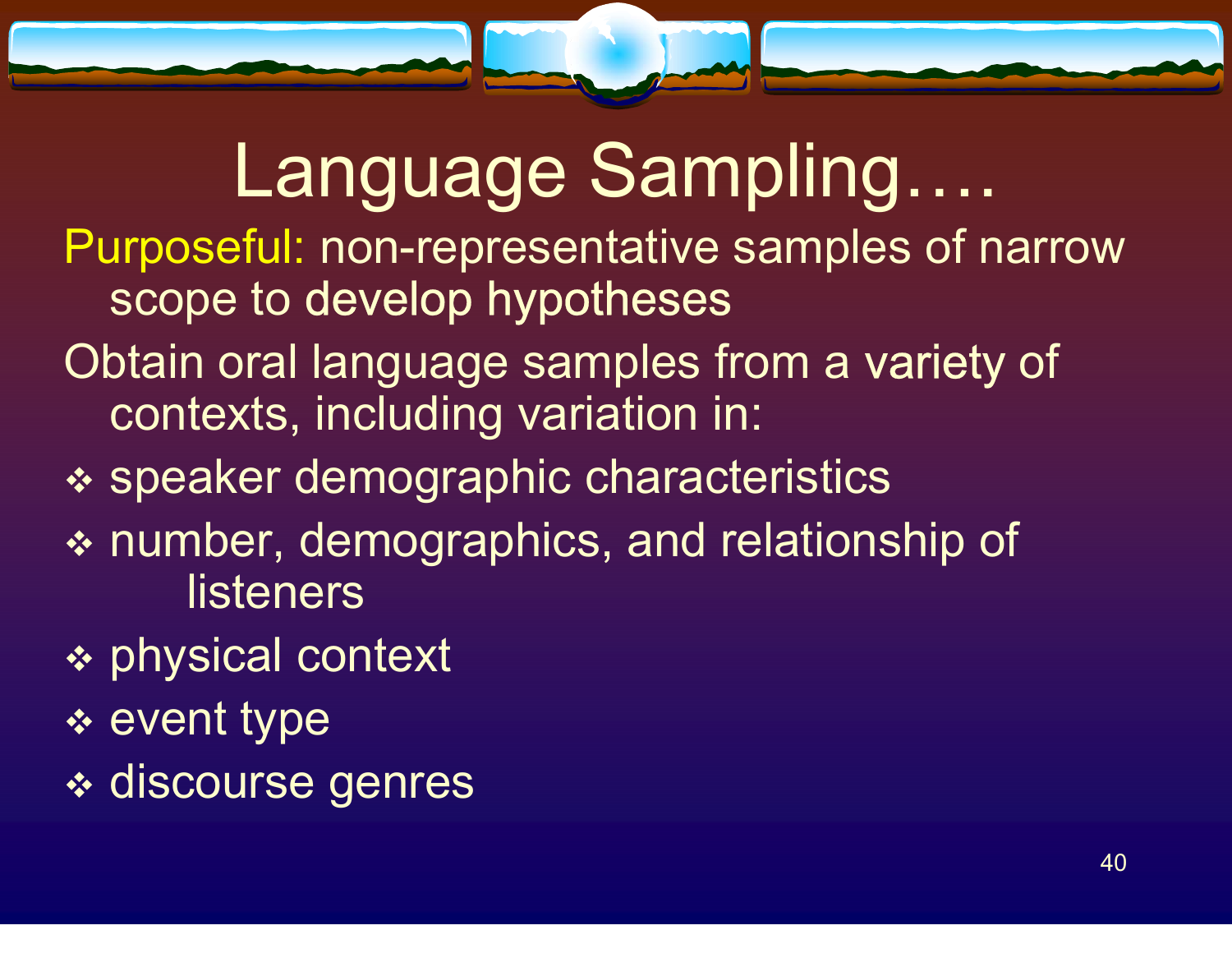## School-aged: Written samples

- Phonetic spelling Grade 1-2….clues to dialect in the written word….
	- ❖ British vs N. American kids; *bird* 
		- first they differ, in that the Brits have only a vowel and the norteamericanos only an "r"
		- Then they're told in Britain…there's an "r" and in North America, there's a vowel! So they converge on random vowel/r sequences….bred berd….brid bird
- Conversation, narrative, expository samples with content matching the context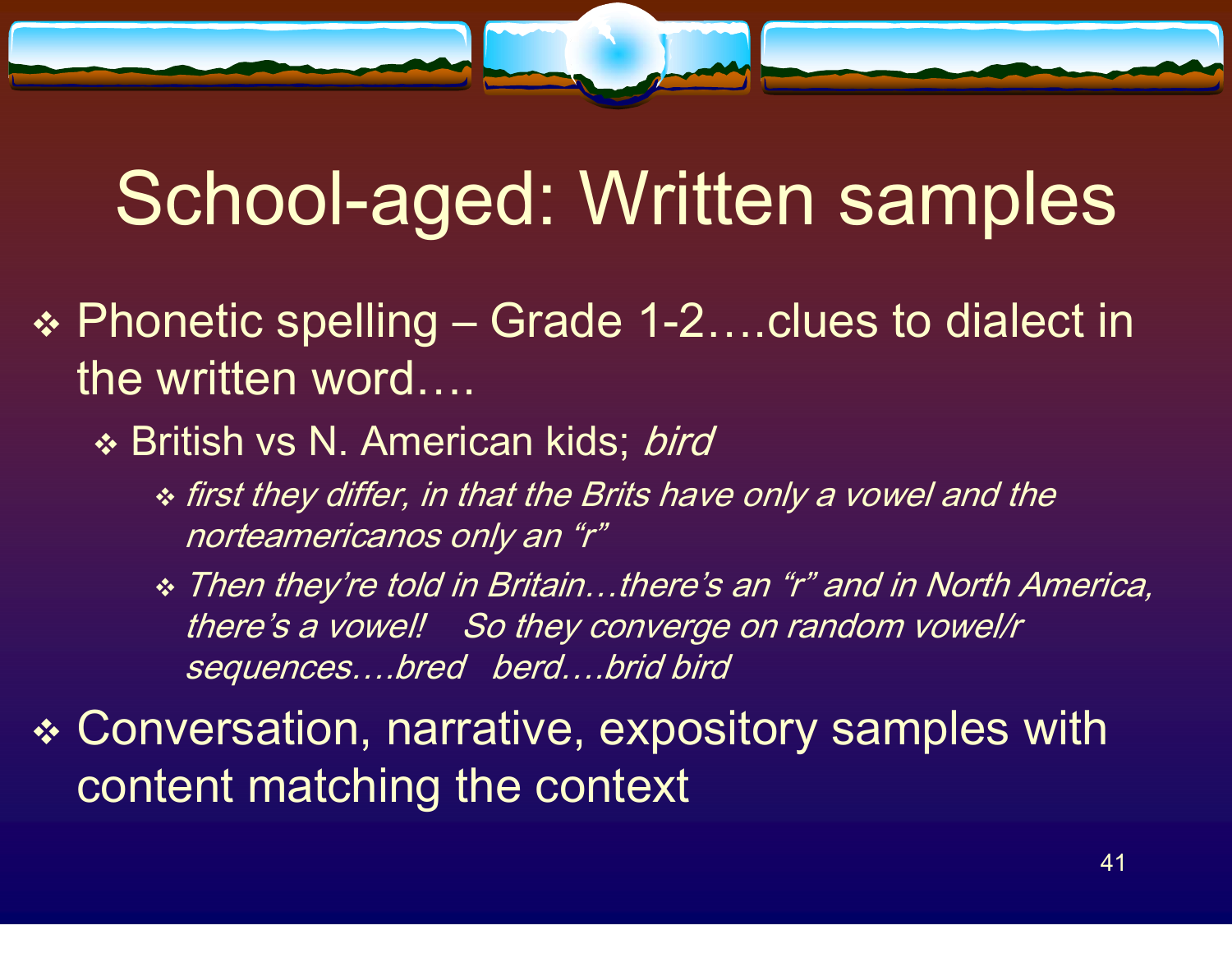### All domains are relevant but what might matter most?

- Discourse (conversation, narrative, expository), pragmatics: People together, telling their stories \* Schools: narrative, expository, pragmatics
- ❖ Semantics: Contexts…..
	- Schools: The Bernstein Hypothesis (restricted/elaborated code misconstrual)

> (Morphology, syntax, phonology), although the latter are what people think of when they think of dialect….and they do link to spelling